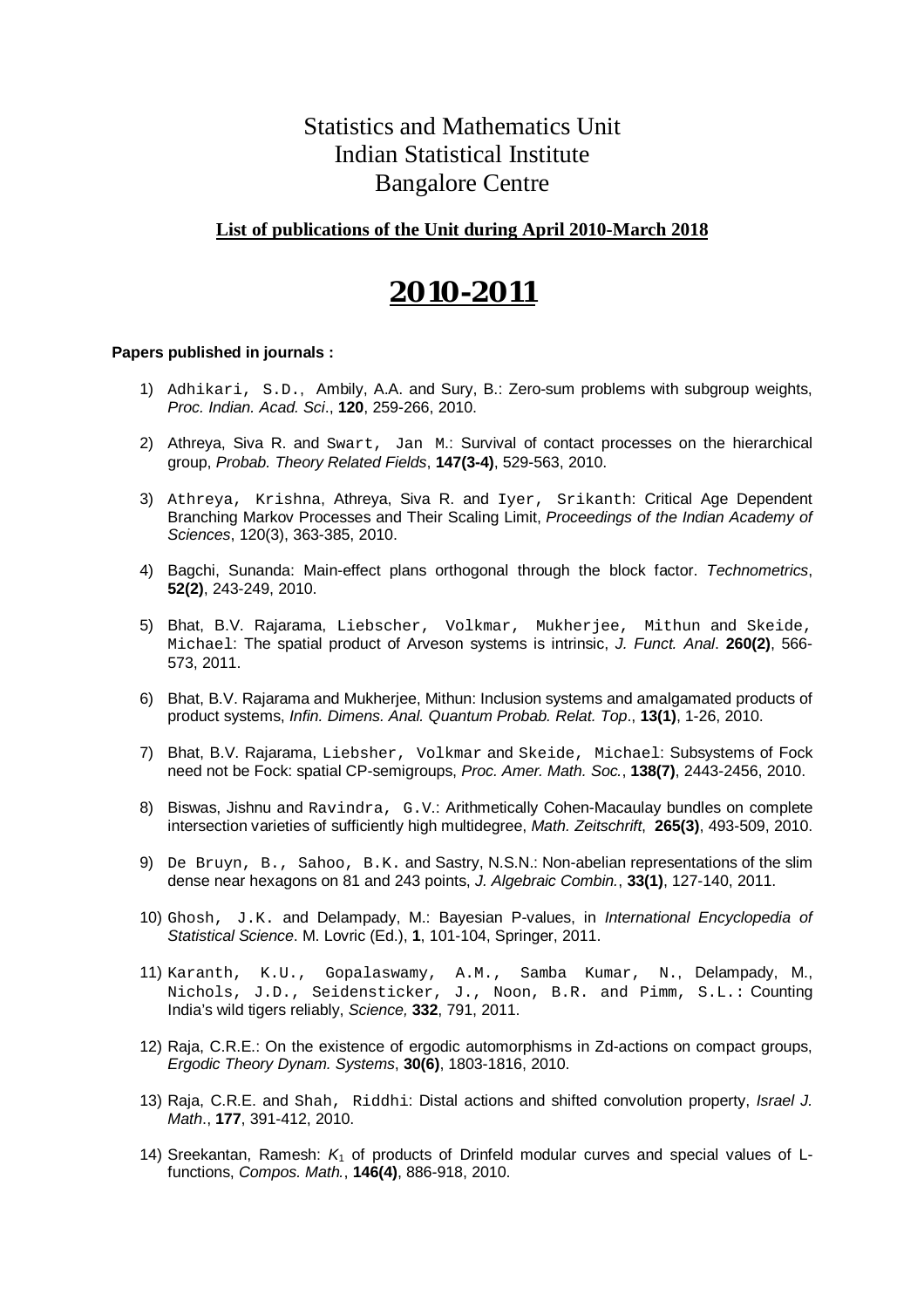- 15) Sreekantan, Ramesh: Non-Archimedean regulator maps and special values of L-functions. Cycles, motives and Shimura varieties, *Tata Inst. Fund. Res. Stud. Math*., 469-492, 2010.
- 16) Sury, B.: Tits building and an application to central extensions of p-adic algebraic groups by finite p-groups, *Proc. Amer. Math. Soc.*, **139(6)**, 2033-2044, 2011.
- 17) Sury, B.: A generalisation of a converse to Schur's theorem, *Arch. Math*., **95(4)**, 317-318, 2010.
- 18) Sury, B.: Nothing lucky about 13, *Mathematics Magazine*, **83(4)**, 289-293, 2010.
- 19) Sury, B.: Trigonometric expressions for Fibonacci and Lucas numbers, *Acta Math. Univ. Comenianae*, **LXXIX(2)**, 199-208, 2010.
- 20) Sury, B: Group theory lends a hand to number theory, *The Mathematical Gazette*, Article **94.13**, 14-16, 2010.
- 21) Sury, B.: Extending digits to obtain perfect powers and primes, *Resonance*, **15(11)**, 2010.

- 1. Amdeberhan, Tewodros, Angelis, Valerio De, Lin, Minghua, Moll, Victor H. and Sury, B.: A pretty binomial identity. *Elemente der Mathematik*, **67,** 18-25, 2012.
- 2. Athreya, Siva R., Sun, Rongfeng,: One dimensional voter model interface revisited. *Electronic Communications in Probability*, **16**, 792-800, 2011.
- 3. Athreya, Siva R., Sethuraman, Sunder and Toth, Balint: On the Range, local times and periodicity of random walk on an interval. *Latin American Journal of Probability and Mathematical Statistics*, **VIII**, 269-284, 2011.
- 4. Athreya, S.R. and Swart, Jan, Systems of branching, annihilating, and coalescing particles" *Electronic Journal of Probability*, 17**,** 1-32, 2012.
- 5. Bagchi, Bhaskar, Datta, Basudeb: From the icosahedron to natural triangulations of **CP** 2 and *S* <sup>2</sup>× *S* 2 . *Discrete Comput. Geom.*, **46(3)** (2011), 542–560, 2011.
- 6. Bagchi, Bhaskar; Datta, Basudeb: On Walkup's class *K(d)* and a minimal triangulation of  $(S^3 \ltimes S^1)^{\# 3}$ . Discrete Math., **311(12)**, 989–995, 2011.
- 7. Belbachir, Hacene, Rahmani, Mourad and Sury, B.: Alternating Sums of the reciprocals of binomial coefficients. *Journal of Integer Sequences,* **15,** 2012.
- 8. Belbachir, Hacene, Rahmani, Mourad and Sury, B.: Sums involving moments of reciprocals of binomial coefficients. *Journal of Integer Seq*., **14,** 2011.
- 9. Bharali, Gautam, Gorai, Sushil: Uniform algebras generated by holomorphic and close-toharmonic functions. *Proc. Amer. Math. Soc.* **139(6)**, 2183-2189, 2011.
- 10. Bhat, B. V. Rajarama: Linear maps respecting unitary conjugation. *Banach J. Math. Anal.*, **5(2)**, 1–5, 2011.
- 11. Bhat, B. V. Rajarama, Roots of states*: Communications on Stochastic Analysis* ,Vol. 6, No. 1 (2012) 85-93.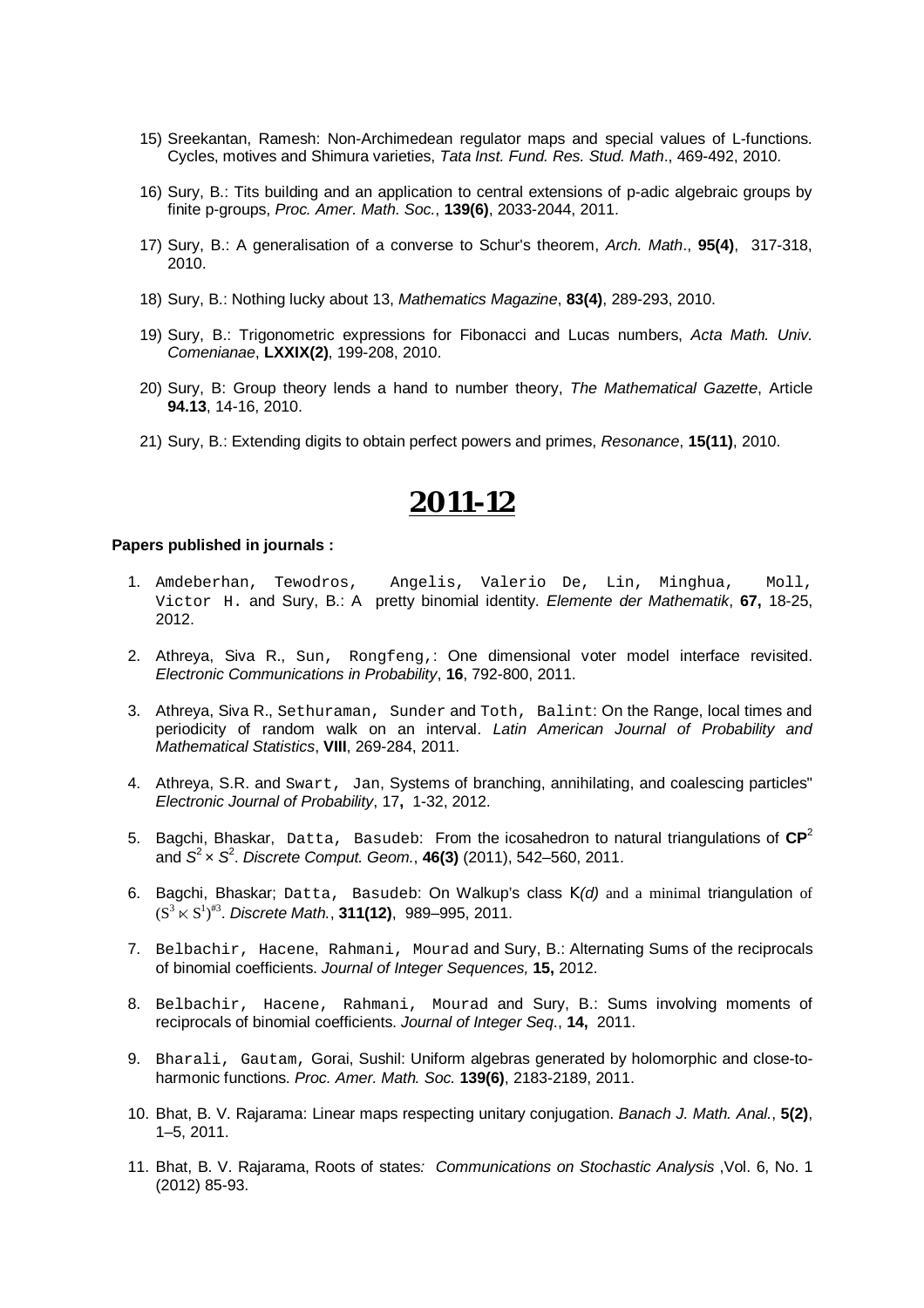- 12. Douglas, Ronald G., Misra, Gadadhar and Sarkar, Jaydeb: Contractive Hilbert modules and their dilations. *Israel Journal of Mathematics*, **187(1)**, 141-165, 2012.
- 13. Douglas, Ronald G., Foias, Ciprian and Sarkar, Jaydeb: Resolutions of Hilbert Modules and Similarity. *Journal of Geometric Analysis*, **22(2)**, 471-490, 2012.
- 14. Gopalaswamy, A.M., Royle, J.A., Delampady, M., Nichols, J.D., Karanth, K.U. and MacDonald, D.W.: Density estimation in tiger populations: combining information for strong inference, *Ecology,* **93**, 1741–1751, 2012.
- 15. Gorai, Sushil: Local polynomial convexity of the union of two totally-real surfaces at their intersection. *Manuscripta Math.* **135(1-2),** 43–62, 2011.
- 16. Kulkarni, Manisha and Sury, B.: On Diophantine equations of the form  $(x-a_1)(x-a_2)...(x-a_k)$ + r = y<sup>n</sup> . *Proc. Indian Acad. Sci.*, **121(3)**, 245-247, 2011.
- 17. Mason, Alec W. and Sury, B.: Subgroups of algebraic groups which are clopen in the Scongruence topology. *Journal of Group Theory*, 15, 47-55, 2012.
- 18. Padmawar, V. R.: Hartley-Ross Estimator Revisited, Journal of Indian Statistical Association 49, No. 2, 199-213, 2011.
- 19. Ramasubramanian, S.: Multidimensional insurance model with risk-reducing treaty. *Stochastic Models*, **27(3)**, 363-387, 2011.
- 20. Ramasubramanian, S.: A multidimensional ruin problem. *Communications on Stochastic Analysis,* **6(1)**, 33-47, 2012.
- 21. Sankaran, Parameswaran, Thakur, Ajay Singh: Complex structures on products of circle bundles over complex manifolds. *C. R. Math. Acad. Sci. Paris*, **349(7-8),** 437–439, 2011.
- 22. Sastry, N. S. Narasimha, Shukla, R. P.: Multiplicities of simple modules in the Sp(4,*q*) permutation module on *P*(3,*q*), *q* even. *Arch. Math. (Basel)*, **97(3),** 237–245, 2011.
- 23. Smolensky, A.V., Sury, B. and Vavilov, N.A.: Gauss decomposition for Chevalley groups - Revisited, *International Journal of Group Theory*, **1(1)**, 3-16, 2012.
- 24. Smolensky, A.V., Sury, B. and Vavilov, N.A.: Unitriangular factorizations of Chevalley groups, *J. Math. Sci. (N.Y.),* **183(5)** (2012), 584-599.
- 25. Sury, B.: Uncountably generated ideals of functions. *College Mathematics Journal*, **42:5,** 404- 406, 2011.
- 26. Sury, B.: Riemann Hypothesis the Prime Problem, *Mathematics Newsletter of the Ramanujan Mathematical Society*, September, 48-62, 2011.
- 27. Sury, B.: Weierstrass's theorem leaving no Stone unturned. *Resonance,* **16(4)**, 341-355, 2011.
- 28. Sury, B.: Group theory and tiling problems, Symmetry: A multi-disciplinary Perspective, *RMS Lecture Notes Series,* **16,** 97-117, 2012.
- 29. Sury, B.: Group theory what's beyond?, Math Unlimited, Essays in Mathematics. *Science Publishers,* 3-22, 2012.
- 30. Sury, B.: A walk which must be rational for the same reason that 1 is not congruent. *Resonance,* **17(**1**)**, 1-7, 2012.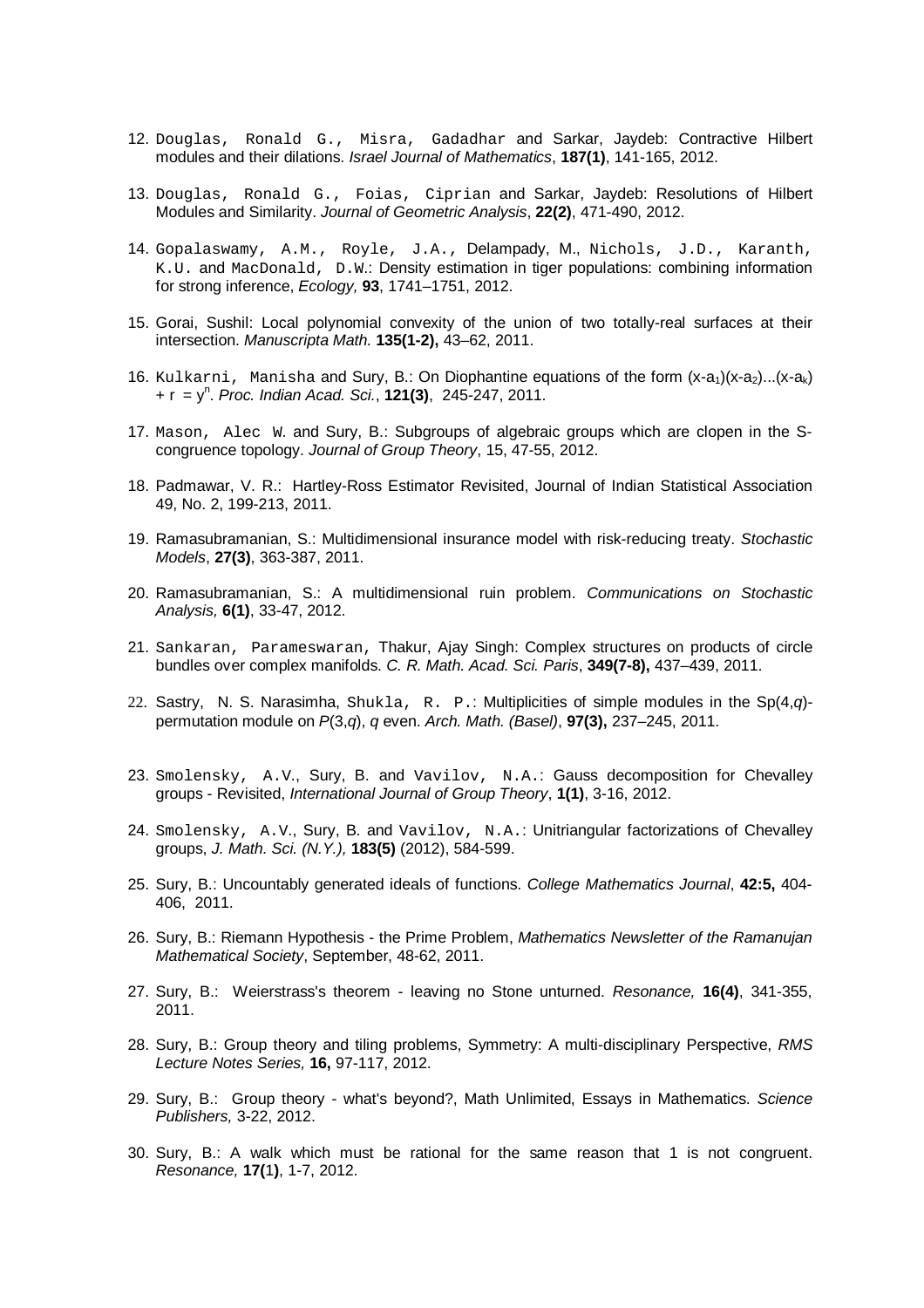- 31. Sury, B.: Covering the integers. *Resonance,* **17(3)**, 76-82, 2012.
- 32. Sury, B.: Groups beyond the undergraduate syllabi, `Mth Unlimited Essays in Mathematics', Science Publishers, CRC Press, 2012, 3-22.
- 33. Sury, B.: Riemann Hypothesis The Prime Problem, *Mathematics Newsletter*, Ramanujan Mathematical Society, **21**, 12-26, 2011.
- 34. Sury, B. and Thangadurai, R.: S.Chowla & S.S.Pillai, Resonance, Vol. 17, September 2012.

#### **Papers published in conference proceedings:**

- 1. Bagchi, Bhaskar: On Characterizing Designs by their Codes, Proceedings of a Satellite Conference, ICM 2010, Buildings, Finite geometries and Groups, N.S. Narasimha Sastry (Editor), *Springer Proceedings in Mathematics*, 10, 1-14, 2011.
- 2. Guivarc'h, Y. and Raja, C. R. E. : Polynomial Growth, Recurrence and Ergodicity for Random Walks on Locally Compact Groups and Homogeneous Spaces. *Progress in Probability*, **64**, 65-74, 2011.
- 3. Sastry, N.S.N.: Some Equations over Finite Fields Related to Simple Groups of Suzuki and Ree Types. Proceedings of a Satellite Conference, ICM 2010, Buildings, Finite geometries and Groups, N.S. Narasimha Sastry (Editor), *Springer Proceedings in Mathematics*, **10**, 251- 271, 2011.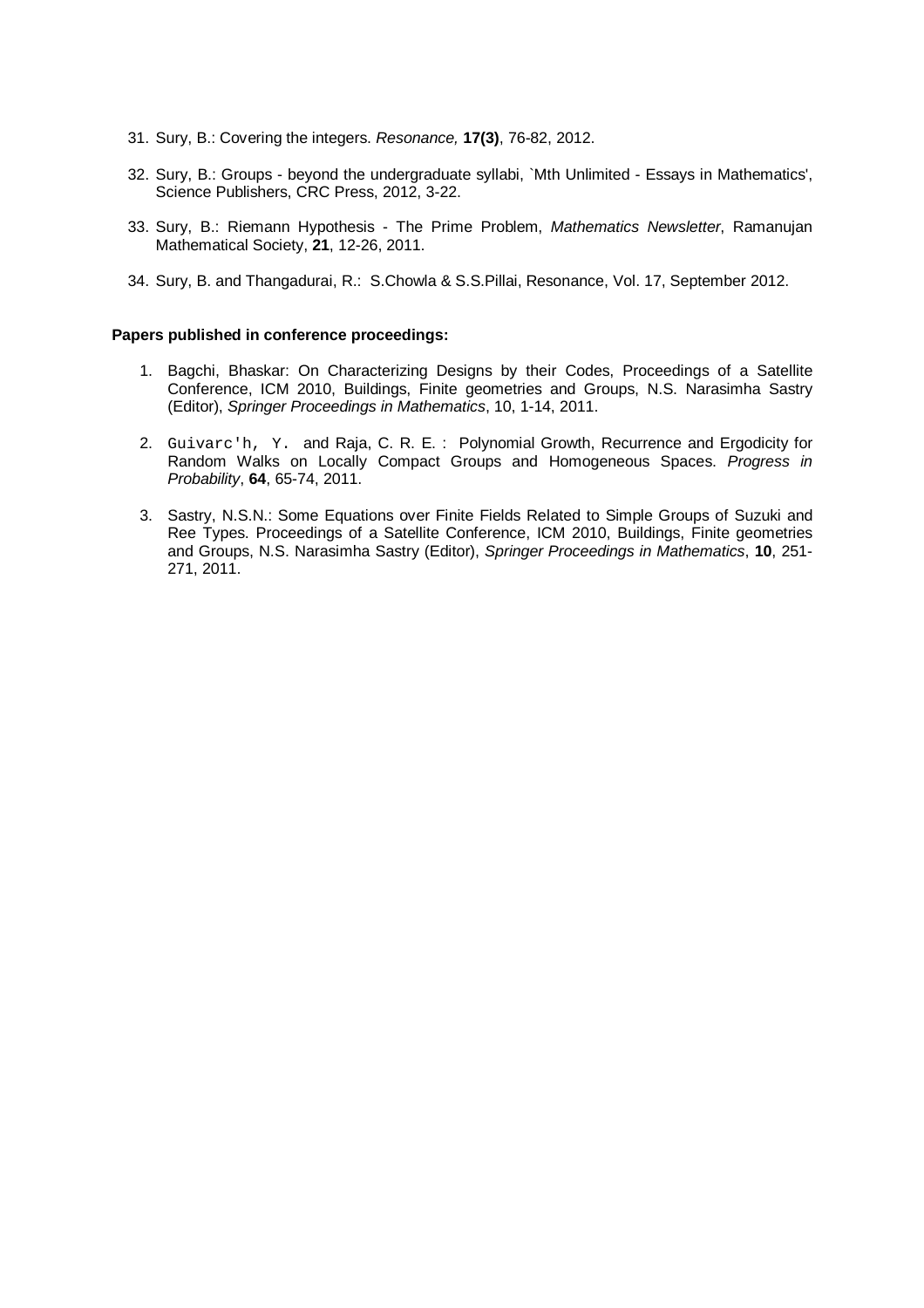### Statistics and Mathematics Unit Indian Statistical Institute Bangalore Centre

#### **List of publications of the Unit during April 2012 - March 2018**

## **2012-2013**

- 1. Athreya, Siva; Eckhoff, Michael and Winter, Anita,. Brownian motion on **R**-trees. *Trans. Amer. Math. Soc*., **365**, 3115-3150, 2013.
- 2. Bagchi, Bhaskar, Datta, Basudeb,: A triangulation of C*P*3 as symmetric cube of *S*2. *Discrete Comput. Geom.*, **48(2),** 310-329, 2012.
- 3. Bhat, B. V. Rajarama; Ramesh, G.; Sumesh, K. Stinespring's theorem for maps on Hilbert *C*∗-modules. *J. Operator Theory*, **68(1)**, 173–178, 2012.
- 4. Delampady, M.: Minimum description length methods in Bayesian model selection: some applications, *Open Journal of Statistics,* **3**, 103-117, 2013.
- 5. Dey, S. and Delampady, M.: False discovery rates and multiple testing, *Resonance*. **18** (**12**), 1095-1109, 2013.
- 6. Foias, Ciprian, Sarkar, Jaydeb,: Contractions with polynomial characteristic functions I. Geometric approach. *Transaction of American Math. Society*, **364(8)**, 4127-4153, 2012.
- 7. Douglas, Ronald G.; Kim, Yun-Su; Kwon, Hyun-Kyoung and Sarkar, Jaydeb, Curvature invariant and generalized canonical operator models – I , *Operator Theory Advances and Applications*, **221**, 293-304, 2012.
- 8. Guivarc'h, Y. and Raja, C. R. E. Recurrence and ergodicity of random walks on linear groups and on homogeneous spaces. *Ergodic Theory Dynam. Systems*, **32(4),** (2012), 1313-1349.
- 9. Kella, Offer and Ramasubramanian, S., Asymptotic Irrelevance of Initial Conditions for Skorokhod Reflection Mapping on the Nonnegative Orthant, *Mathematics of Operations Research*, **37**, 301- 312, 2012.
- 10. Korbaš, Július; Naolekar, Aniruddha C.; Thakur, Ajay Singh: Characteristic rank of vector bundles over Stiefel manifolds, *Arch. Math. (Basel),* **99(6)**, 577-581, 2012.
- 11. Naolekar, Aniruddha C.: Realizing cohomology classes as Euler classes, *Math. Slovaca*, **62 (5)**, 949 - 966, 2012.
- **12.** Padmawar, V.R, Eliciting information on sensitive matters without inviting respondents' Ire: Randomized Response Techniques, Resonance, **17(4)**, 330-346, 2012.
- 13. Pati, V.: Quaternions and Rotations in 3-Space, *Mathematics Newsletter*, Ramanujan Mathematical Society, **23(4)**, 257-263, 2013.
- 14. Raja, C. R. E., A stochastic difference equation with stationary noise on groups, *Canadian Journal of Mathematic,* **64**, 1075-1089, 2012.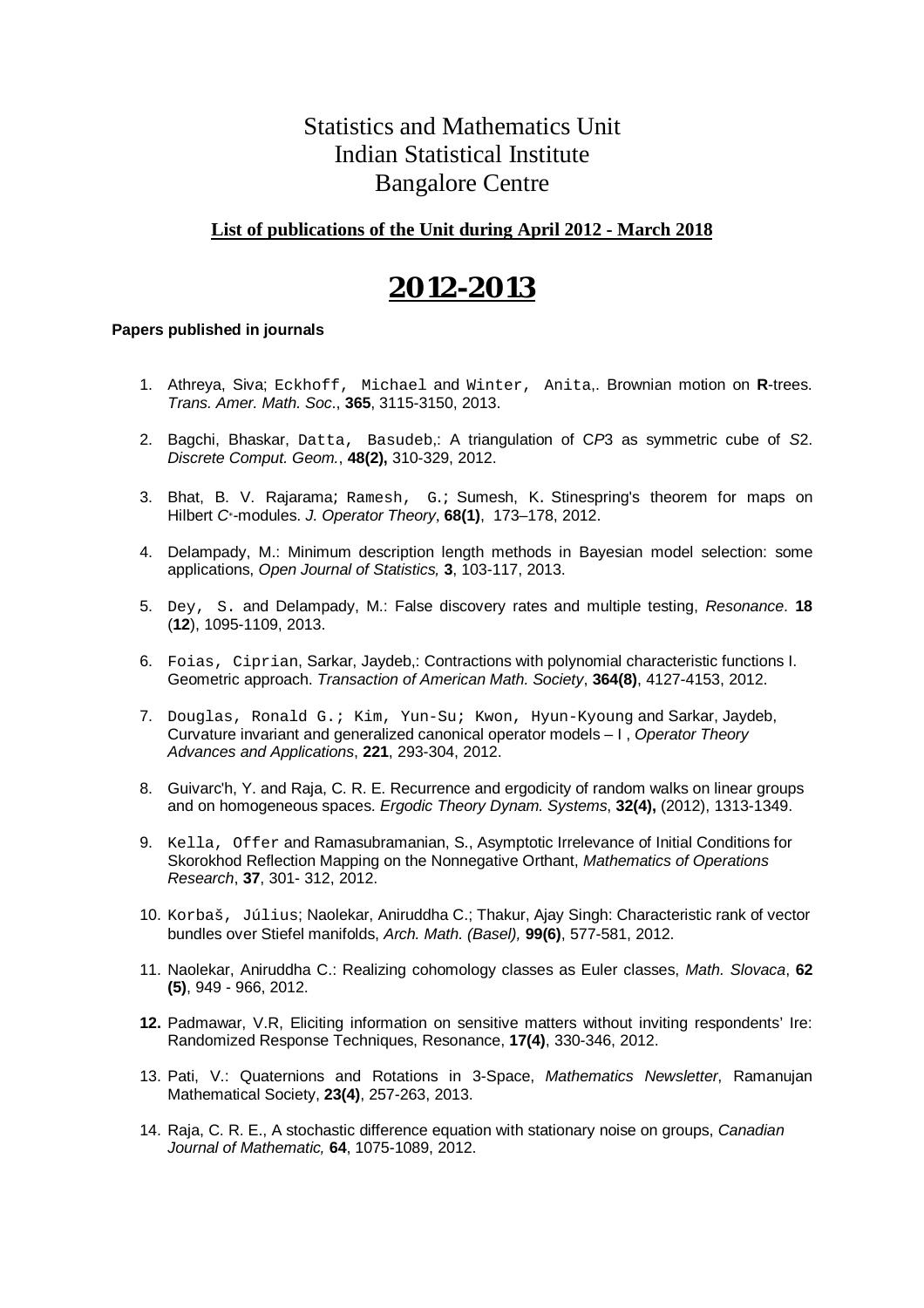- 15. Rao, T. S. S. R. K., On ideals and generalized centers of finite sets in Banach spaces, *Journal of Mathematical Analysis and Applications*, **398,** 886-888, 2013.
- 16. Ramasubramanian, S., A symbiotic insurance network with interacting claim arrivals and risk diversifying treaty, *Bulletin of Kerala Mathematics Association*, **9**, 1-16, 2012.
- 17. Rao, T. S. S. R. K., Central and almost constrained subspaces of Banach spaces, *Operators and Matrices,* **6**, 371-383, 2012.
- 18. Rao, T. S. S. R. K., The one and half ball property in spaces of vectorvalued functions, *J. Convex. Anal*. **20**, 13-23, 2013.
- 19. Rao, T. S. S. R. K., Intersection properties of balls and projections of norm one, *Mathematics Newsletter,* **22**, 203-208, 2012.
- 20. Rao, T. S. S. R. K., Length inequalities for vectors in normed linear spaces, *The Mathematics Student*. **81**, 1-12, 2012.

- 1. Athreya, K.B. and Rajeev, B.: Brownian Crossings via Regeneration times, Sankhya, **75**, Series A, Part 2, 194-210, 2013.
- 2. Bagchi, Bhaskar and Datta, Basudeb: Higher-dimensional analogues of the map coloring problem, *Amer. Math. Monthly,* **120(8)**, 733-737, 2013.
- 3. Bagchi, Bhaskar and Datta, Basudeb: On k-stellated and k-stacked spheres, *Discrete Math.*, **313(20),** 2318-2329, 2013.
- 4. Bagchi, Bhaskar and Datta, Basudeb: On polytopal upper bound spheres, *Mathematika*, **59(2)**, 493-496, 2013.
- 5. Bagchi, B. and Sastry, N.S.N.: Ovoidal packing in PG(3, q), q even, *Discrete Mathematics*, **313,** 2213-2217, 2013.
- 6. Bagchi, Bhaskar and Datta, Basudeb: On stellated spheres and a tightness criterion for combinatorial manifolds, *European J. Combin.*, **36,** 294-313, 2014.
- 7. Bary-Soroker, Lior and Kumar, Manish: Subgroup Structure of Fundamental Groups in Positive Characteristic, *Comm. Algebra*, **41(10),** 3705-3719, 2013.
- 8. Bhat, B. V. Rajarama and Sumesh, K.; Bures distance for completely positive maps, *Infin. Dimens. Anal. Quantum Probab. Relat. Top.*, **16(4)**, 22 pages, 2013.
- 9. Fialowski, Alice; Mukherjee, Goutam and Naolekar, Anita: Versal deformation theory of algebras over a quadratic operad by Homology, *Homotopy and applications*, **16(1)**, 179 – 198, 2014.
- 10. Gorai, Sushil: On the polynomial convexity of the union of three totally-real planes in C<sup>2</sup>, Int. *Math. Res. Not. IMRN*., **2013(21),** 4985-5001, 2013.
- 11. Douglas, Ronald G.; Kim, Yun-Su; Kwon, Hyun-Kyoung and Sarkar, Jaydeb: Curvature invariant and generalized canonical operator models – II, *J. Funct. Anal.*, **266(4),** 2486-2502, 2014.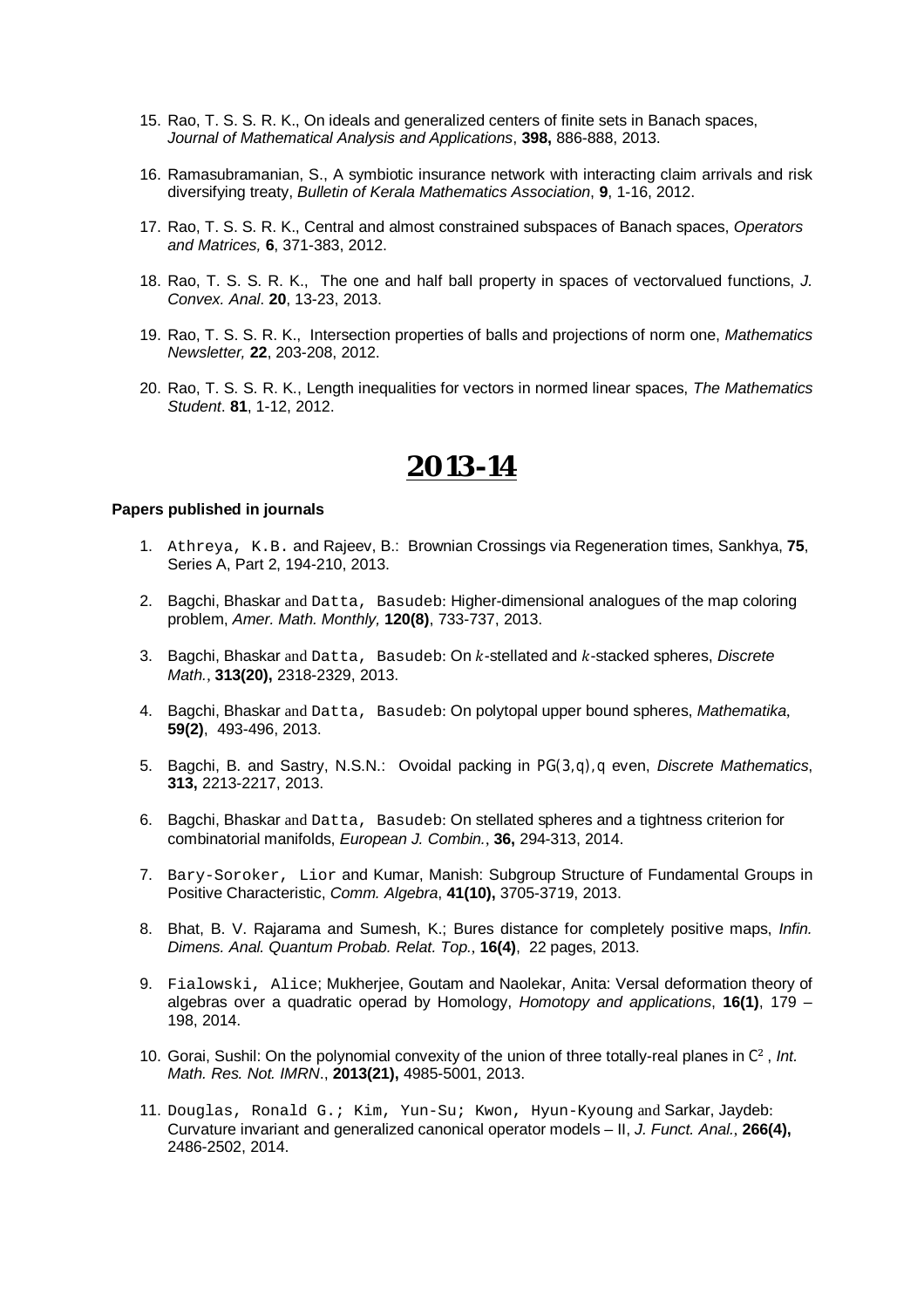- 12. Jayanarayanan, C. R.: Intersection properties of balls in Banach spaces, *J. Funct. Spaces Appl.*, 9 pp, 2013.
- 13. Kumar, Manish; On the compositum of wildly ramified extensions, *J. Pure Appl. Algebra,* **218(8)**, 1528-1536, 2014.
- 14. Kumar, Manish: Killing wild ramification, Israel Journal of Mathematics, **xxx,** 1-11, 2014.
- 15. Kumar, Manish: The fundamental group of affine curves in positive characteristic, *J. Algebra*, **399**, 323-342, 2014.
- 16. Naolekar, A. C. and Thakur, A. S.: Vector bundles over iterated suspensions of stunted real projective spaces, *Acta Math. Hungar.*, **142(2),** 339-347, 2014.
- 17. Prajapati, S.K. and Sury, B.: On the total character of finite groups, International Journal of Group Theory, **3(1),** 47-67, 2014.
- 18. Raja, C. R. E., Strong relative property (ܶ) and spectral gap of random walks, *Geometriae Dedicata,* **164,** 9-25, 2013.
- 19. Rajeev, B.: Translation Invariant diffusions in the space of tempered distributions, Indian Journal of Pure and Applied Mathematics, **44(2)**, 231, 2013.
- 20. Ramasubramanian, S.: A discussion on "Problems of ruin and survival in economics: applications of limit theorems in probability'' by R. Bhattacharya et al. *Sankhya B* **75(2),** 184- 189, 2013.
- 21. Rao, T. S. S. R. K.; On a Garkavi Type Theorem for M-Ideals of Finite Codimension, *Numer. Funct. Anal. Optim.*, **34(9)**, 1041-1049, 2013.
- 22. Rao, T. S. S. R.K.: On intersections of ranges of projections of norm one in Banach spaces, *Proc. Amer. Math. Soc.*, **141(10),** 3579-3586, 2013.
- 23. Rao, T. S. S. R.K.: The one and half ball property in spaces of vector-valued functions, *J. Convex Anal*., **20(1),**13-23, 2013.
- 24. Ravindra, G. V. and Tripathi, Amit: Extensions of vector bundles with application to Noether-Lefschetz theorems, *Commun. Contemp. Math.*, **15(5)**, 20 pp, 2013.
- 25. Sarkar, Jaydeb; Sasane, Amol and Wick, Brett D.: Doubly commuting submodules of the Hardy module over polydiscs, *Studia Math.*, **217(2),** 179-192, 2013.
- 26. Sarkar, Jaydeb: Wold decomposition for doubly commuting isometries, *Linear Algebra Appl.*, **445**, 289-301, 2014.
- 27. Skeide, Michael and Sumesh, K.: CP-H-extendable maps between Hilbert modules and CPH-semigroups, *J. Math. Anal. Appl.*, **414(2),** 886–913, 2014.
- 28. Sury, B.: Composition of polynomials, *The Mathematical Gazette*, **97**, 2013, 36-42.
- 29. Sury, B.: Macaulay expansion, The American Mathematical Monthly, **121,** 359-360, 2014.
- 30. Sury, B.: An equation involving Euler's phi, The Mathematical Gazette, Article 93.08, 2014.
- 31. Sury, B.: Chord lengths, Discriminants of cyclotomic fields, and reducibility of cyclomic polynomials modulo primes, *Mathematics Newsletter*, Ramanujan Mathematical Society, **24**, 94-97, 2014.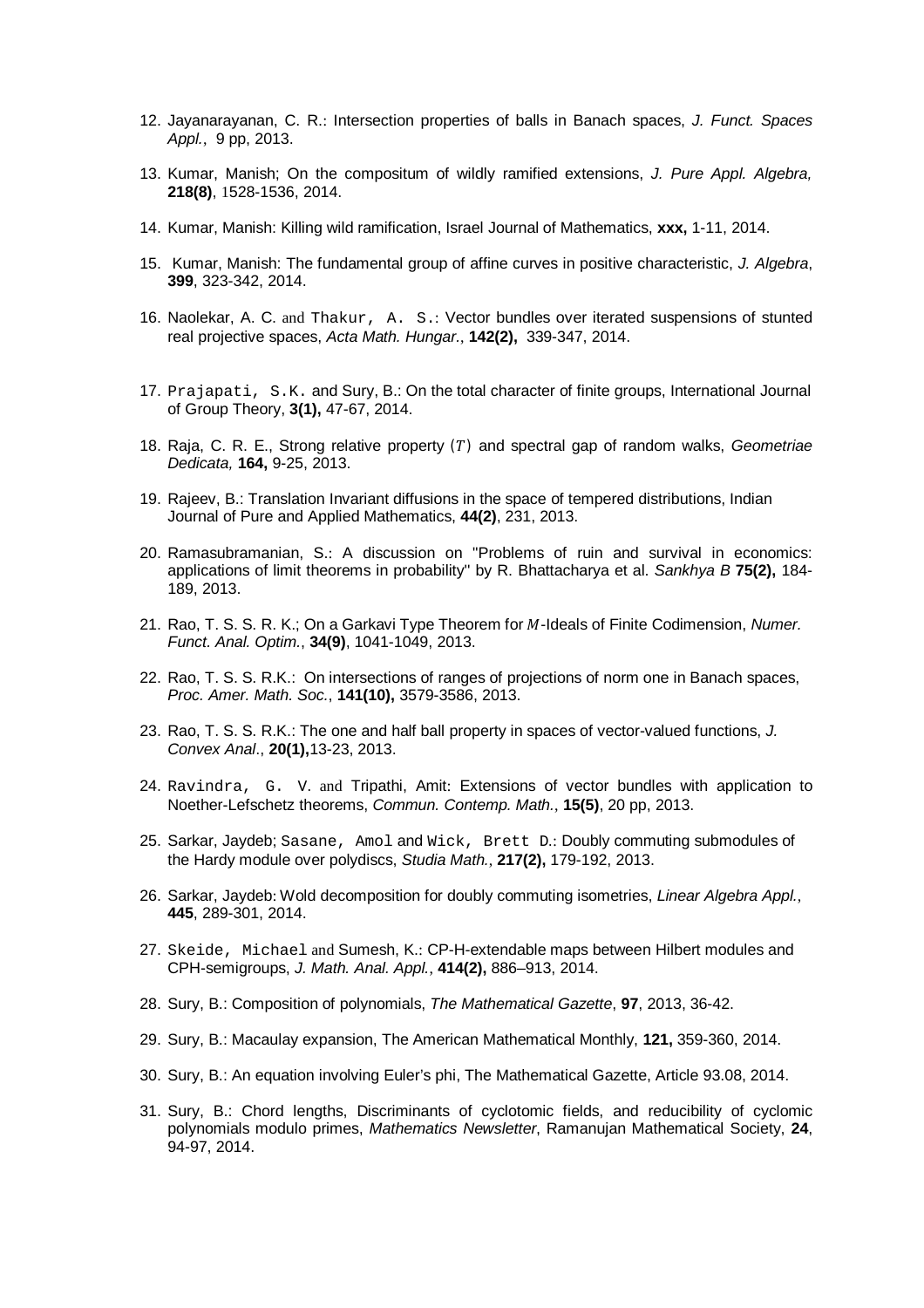32. Sury, B.: Ramanujan's awesome sums, *Mathematics Newsletter*, Ramanujan Mathematical Society, **24**, 31-37, 2013.

#### **Papers published in Conference Proceedings**

1. Sastry, N.S.N.: Codes and Geometry of some classical generalized polygons, *Workshop and Conference on Groups and Geometries*, Springer Proceedings in Mathematics and Statistics, **82**, 259-278, 2014.

## **2014-15**

- 1. Athreya, Siva; Bandyopadhyay, Antar and Dasgupta, Amites: Random walks in I.I.D. random environment on Cayley trees, *Statistics & Probability Letters*, **92**, 39-44, 2014.
- 2. Bagchi, Bhaskar: A tightness criterion for homology manifolds with or without boundary, *European J. Combin.*, **46**, 10–15, 2015.
- 3. Bagchi, Bhaskar and Datta, Basudeb: Corrigendum to Combinatorial triangulations of homology spheres, *Discrete Math.*, **338 (4)**, 569–570, 2015.
- 4. Bagchi, Bhaskar; Panigrahi, Pratima and Sahoo, Uma Kant: On the strongly regular unit distance graphs. *J. Combin. Math. Combin. Comput.* **89**, 293–302, 2014.
- 5. Bhar, Suprio and Rajeev, B.: Differential operators on Hermite Sobolev spaces, *Proceedings of the Indian Academy of Sciences – Mathematical Sciences*, **125 (1)**, 113-125, 2015.
- 6. Bhat, B. V. Rajarama and Mallick, Nirupama : Nilpotent completely positive maps*, Positivity* **18**(2014), 567–577. MR 3249920.
- 7. Bhat, B. V. Rajarama and Ravichandran, Mohan : The Schur-Horn theorem for operators with finite spectrum, Proc. Amer. Math. Soc. **142** (2014), no. 10, 3441-3453. MR 3238420.
- 8. Chattopadhyay, A., Das, B.K. and Sarkar, Jaydeb: Tensor product of quotient Hilbert modules, *Journal of Mathematical Analysis and Applications,* **424**, 727-747, 2015.
- 9. Chattopadhyay, A., Das, B.K. and Sarkar, Jaydeb: Star-Generating Vectors of Rudin's Quotient Modules, *Journal of Functional Analysis*, **267**, 4341-4360, 2014.
- 10. Chattopadhyay, A., Das, B.K., Sarkar, Jaydeb and Sarkar, Santanu: Wandering subspaces of the Bergman space and the Dirichlet space over polydisc, *Integral Equations Operator Theory*, **79**, 567-577, 2014.
- 11. Das, B.K.; Sarkar, Jaydeb and Sarkar, Santanu: Maximal contractive tuples, *Complex Analysis and Operator Theory*, **8**, 1325-1339, 2014.
- 12. Das, B.K. and Sarkar, Jaydeb: Rudin's Submodules of  $H^2(D^2)$ , C. R. Acad. Sci. Paris, 353 51-55, 2015.
- 13. Gopalaswamy, A.M., Delampady, M., Karanth, K.U., Samba Kumar, N. and MacDonald, D.W.: An examination of index-calibration experiments: counting tigers at macroecological scales, *Methods in Ecology and Evolution*, (2015).
- 14. Gorai, Sushil: A note on polynomial convexity of the union of finitely many totally-real planes ܥ in ଶ , *J. Math. Anal. Appl.*, **418 (2)**, 842–851, 2014.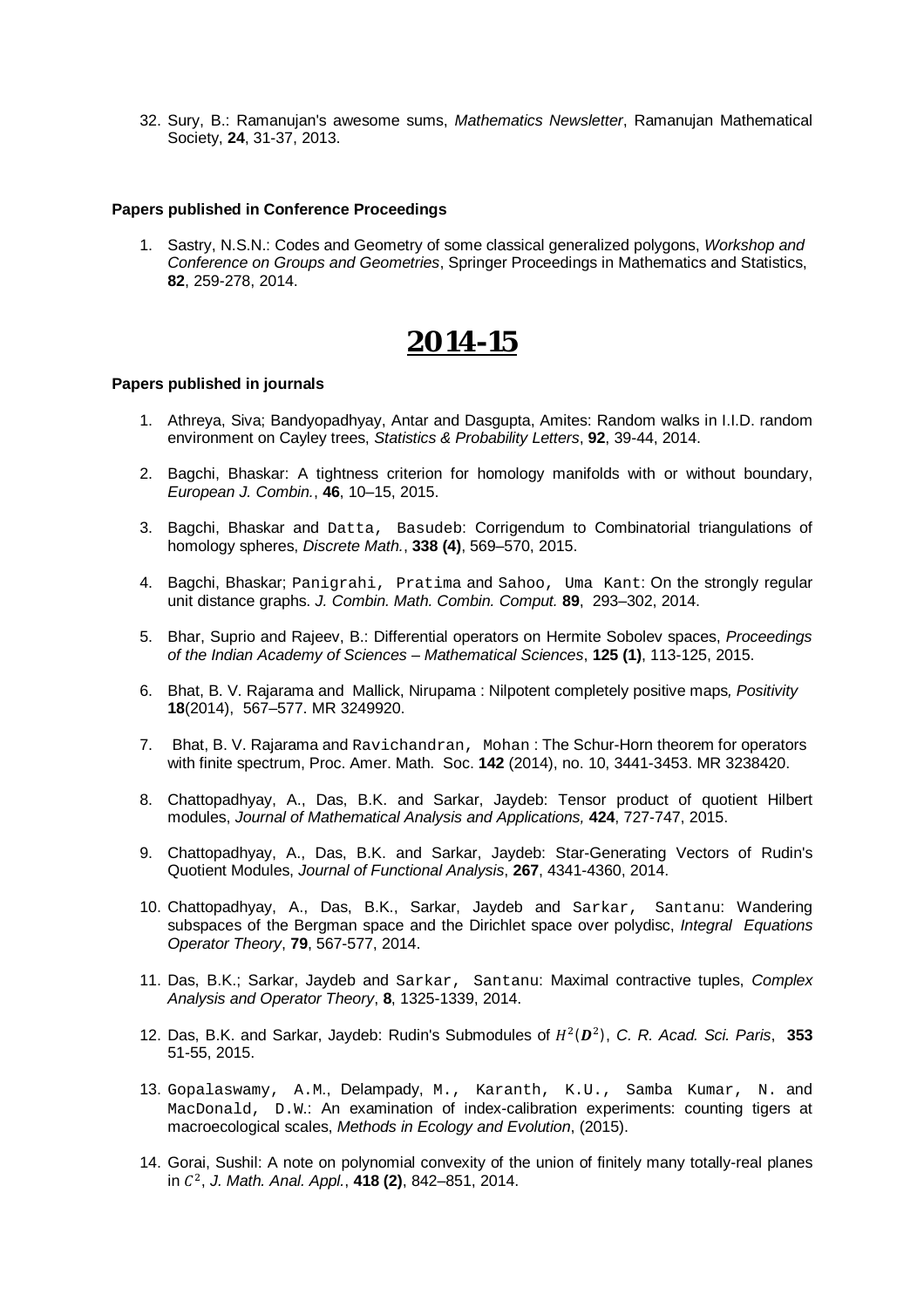- 15. Keshari, Dinesh Kumar: Trace formulae for curvature of jet bundles over planar domains, *Complex Anal. Oper.Theory*, **8 (8)**, 1723–1740, 2014.
- 16. Ji, Kui; Jiang, Chunlan; Keshari, Dinesh Kumar and Misra, Gadadhar: Flag structure for operators in the Cowen-Douglas class, *C. R. Math. Acad. Sci. Paris*, **352 (6)**, 511–514, 2014.
- 17. Naolekar, Aniruddha C. and Thakur, Ajay Singh: Vector bundles over iterated suspensions of stunted real projective spaces, *Acta Math. Hungar*., **142 (2)**, 339-347, 2014.
- 18. Naolekar, Aniruddha C. and Thakur, Ajay Singh: Note on the characteristic rank of vector bundles, *Math. Slovaca*, **64 (6)**, 1521-1540, 2014.
- 19. Naolekar, Aniruddha C. and Thakur, Ajay Singh: On trivialities of Chern classes, *Acta Math. Hungar.*, **144 (1)**, 90-109, 2014.
- 20. Prajapati, S.K. and Sury, B.: On the total character of finite groups, *International Journal of Group Theory*, **3,** 47-67, 2014.
- 21. Rao, T.S.S.R.K.: Best constrained approximation in Banach spaces, *Numerical Functional Analysis and Optimization*, **36**, 248-255, 2015.
- 22. Rao, T.S.S.R.K.: Approximation properties for spaces of Bochner integrable functions, *Journal of Mathematical Analysis and Applications*, **423**, 1540-1545, 2015.
- 23. Rao, T.S.S.R.K.: Existence sets of best coapproximation and Projections of norm one, *Monatshefte fur Mathematik*, **176**, 607-614, 2015.
- 24. Rao, T.S.S.R.K.: On intersections of ideals in Banach spaces, *Houston Journal of Mathematics*, **41,** 589-594**,** 2015.
- 25. Sahoo, B.K. and Sastry, N.S.N.: Binary code for the symplectic generalized quadrangle of even order, *Des. Codes Cryptogr.*, Springer, 2015.
- 26. Sarkar, Jaydeb: Jordan Blocks of  $H^2(D^2)$ , *Journal of Operator theory,* **72**, 371-385, 2014.
- 27. Sarkar, Jaydeb: Submodules of the Hardy module over polydisc, *Israel Journal of Mathematics*, **205**, 317-336, 2015.
- 28. Sarkar, Jaydeb: Operator Theory on Symmetrized Bidisc, *Indiana University Mathematics Journal*, **64**, 847 - 873, 2015.
- 29. Sreekantan, Ramesh: Higher Chow cycles on Abelian surfaces and a non-Archimedean analogue of the Hodge-D-conjecture, *Compos. Math.*, **150 (4)**, 691–711, 2014.
- 30. Nikolov, Nikolay and Sury, B.: Bounded generation of wreath products, *Journal of Group Theory*, Published online on 27.02.2015, DOI 10.1515/jgth-2015-0006.
- 31. Sury, B.: A polynomial parent to a Fibonacci-Lucas relation, *The Amer. Math. Monthly*, **121**, 236, 2014.
- 32. Sury, B.: A heuristic argument to Hua's identity using geometric series, *The Amer. Math. Monthly*, **121**, 522, 2014.
- 33. Sury, B.: Some applications of Representation Theory to Classical Number Theory, *Mathematics Newsletter*, Ramanujan Mathamtical Society, **25**, 130-139, 2014.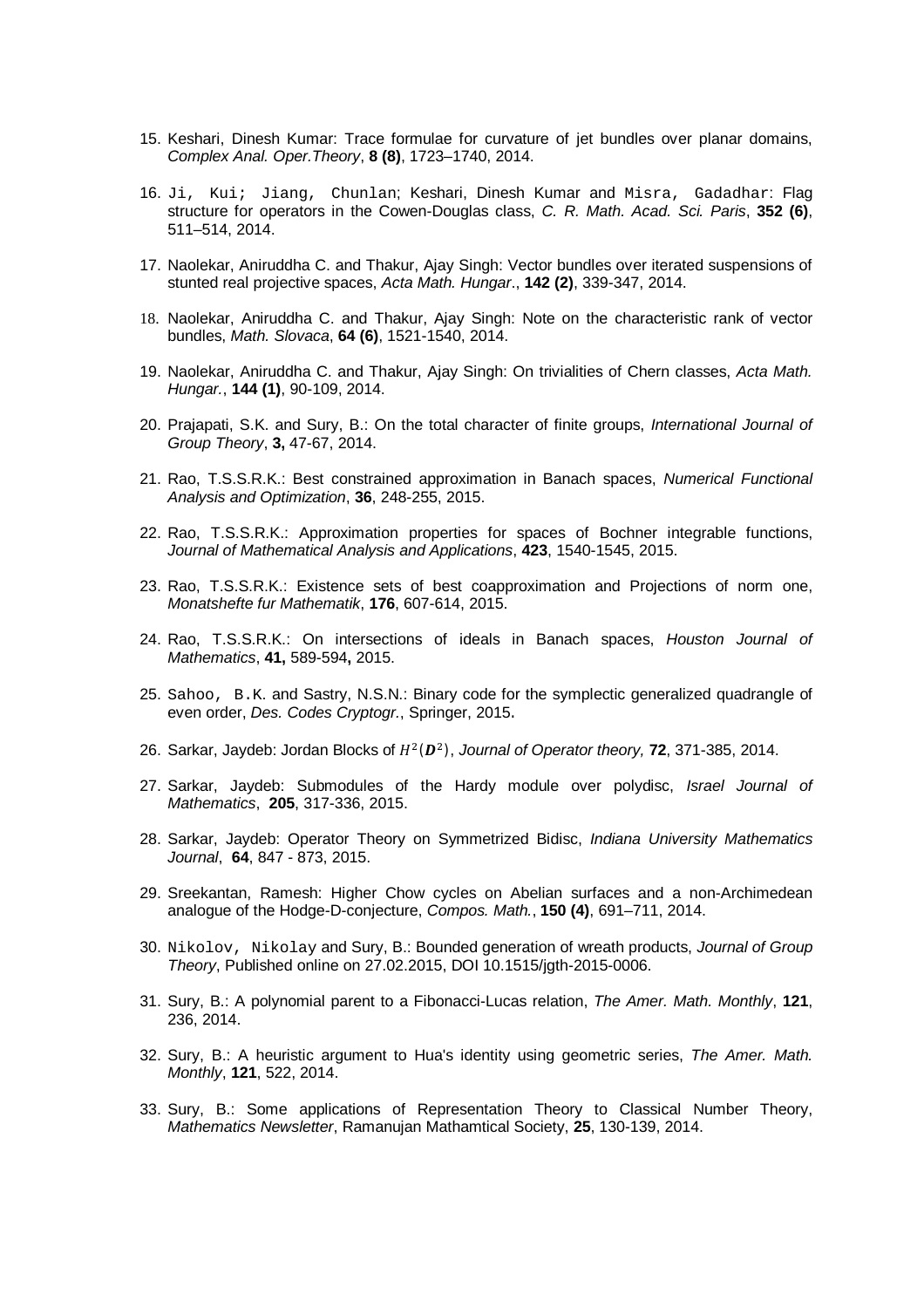34. Biswas, Indranil, Mj, Mahan and Thakur, Ajay Singh: Infinitesimal deformations and Brauer group of some generalized Calabi-Eckmann manifolds, *Tokyo J. of Math.*, **37 (1)**, 61- 72, 2014.

#### **Papers published in Conference Proceedings**

1. Raja, C. R. E.: Liouville property on ܩ-spaces, *Proceedings of the Conference on Recent Trends in Ergodic Theory and Dynamical Systems*, Contemporary Mathematics, **631**, AMS, Providence, Rhode Island, 21-31, 2015.

#### **Papers published Books**

1. Blaszczyszyn, B. and Yogeshwaran, D.: Clustering comparison of point processes with applications to random geometric models, *Stochastic Geometry, Spatial Statistics and Random Fields*, V. Schmidt. (ed.), Lecture Notes in Mathematics, Springer, 31-71, 2015.

# **2015-2016**

- 1. Adler, Robert J. and Yogeshwaran, D.: On the topology of random complexes built over stationary point processes, *Ann. Appl. Probab.*, **25 (6)**, 3338-3380, 2015.
- 2. Bagchi, Bhaskar: The mu vector, Morse inequalities and a generalized lower bound theorem for locally tame combinatorial manifolds, *European J. Combin.*, **51**, 69–83, 2016.
- 3. Bhat, B. V. Rajarama; Chattopadhyay, Arup and Kosuru, G. Sankara Raju: On submajorization and eigenvalue inequalities, *Linear Multilinear Algebra*, **63 (11)**, 2245–2253, 2015.
- 4. Bhat, B. V. Rajarama and Skeide, Michael: Pure semigroups of isometries on Hilbert C \*modules, *J. Funct. Anal.*, **269 (5)**, 1539–1562, 2015.
- 5. Botelho, F. and Rao, T. S. S. R. K.: On algebraic reflexivity of sets of surjective isometries between spaces of weak continuous functions, *Journal of Mathematical Analysis and applications*, **432**, 367-373, 2015.
- 6. Chakrabarti, Debraj and Gorai, Sushil: Function theory and holomorphic maps on symmetric products of planar domains, *J. Geom. Anal.*, **25 (4)**, 2196–2225, 2015.
- 7. Chakraborty, Prateep and Thakur, A.S.: Nonexistence of almost complex structure on the product  $S^{2m} \times M$ , *Topology and its Applications*, **199**, 102-110, 2016.
- 8. Chattopadhyay, Pratyusha and Rao, Ravi A., Equality of linear and symplectic orbits, *Journal of Pure and Applied Algebra*, **219**, 5363-5386, 2015.
- 9. Chattopadhyay, Pratyusha and Rao, Ravi A., Equality of elementary linear and symplectic orbits with respect to an alternating form, *Journal of Algebra*, **451**, 46-64, 2016.
- 10. Dan, Krishanu and Pal, Sarbeswar: Semistability of certain bundles on second symmetric power of a curve, *J. Geom. Phys.*, 103, 37-42, 2016.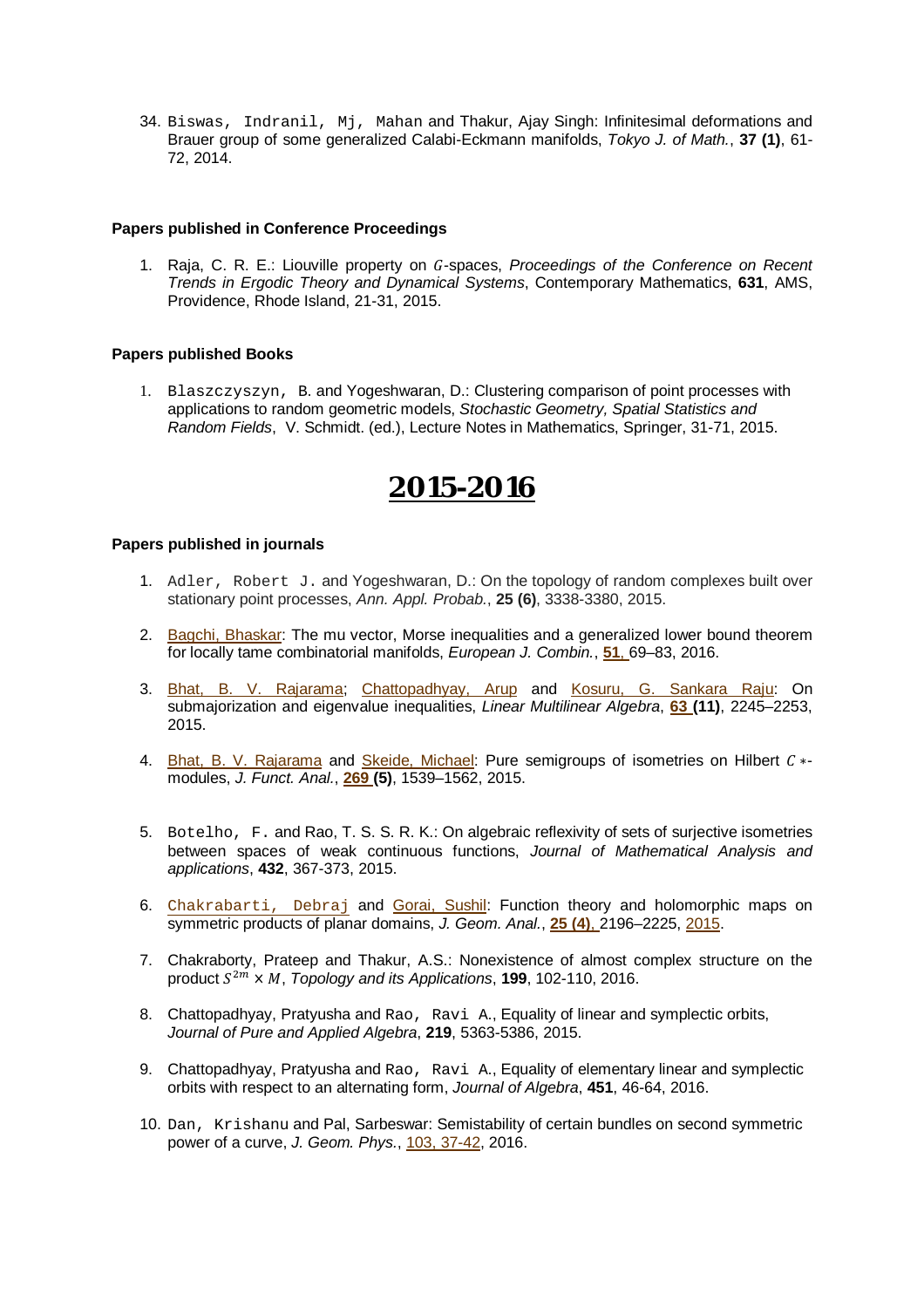- 11. Gopalaswamy, A. M., Delampady, M., Karanth, K. U., Kumar, N. S. and Macdonald, D. W.: An evaluation of index-calibration experiments: counting tigers at macroecological scales (including Corrigendum), *Methods in Ecology and Evolution*, **6**, 1055- 1068, 2015.
- 12. Kasilingam, Ramesh: Smooth Structures on a Fake Projective Space, *Topology and its Applications,* **206,** 1-7, 2016.
- 13. Kulkarni, M., Majumdar, D. and Sury, B.: l-class groups of cyclotomic fields, *Journal of the Ramanujan Mathematical Society*, **30 (4)**, 413-454, 2015.
- 14. Kulkarni, M. and Sury, B.: Diophantine equations of the form  $F(x) = G(y)$  an exposition, *Mathematics Student*, **84 (1-2)**, 135-155, 2015.
- 15. Padmawar, V. R. and Sinha, Bikas K.: Estimating the size of a population comprising of individuals with indirect accessibility. *J. Indian Statist. Assoc.*, **53 (1-2)**, 175–199, 2015.
- 16. Padmawar, V.R.: On an example of a randomized response model, Model Assisted Statistics Application, **10(4)**, 431-440, 2015.
- 17. Raja, C. R. E. Operator decomposable measures and stochastic difference equations, *J. Theoret. Probab*. **28 (3),** 785–803, 2015.
- 18. Rajeev, B.: Martingale representations of functionals of Levy processes, *Sankhya A*, 77 (2), 277-299, 2015.
- 19. Rao, T. S. S. R. K.: On intersections of ideals in Banach spaces, *Houston J. Math*., **41**, 589- 594, 2015.
- 20. Rao, T. S. S. R. K. and Roy, A.K.: On Silov boundary for function spaces, *Topology Appl*., **193**, 175-181, 2015.
- 21. Sahoo, Binod Kumar and Sastry, N. S. Narasimha: Binary codes of the symplectic generalized quadrangle of even order. *Des. Codes Cryptogr.*, **79 (1)**, 163–170, 2016.
- 22. Sarkar, Jaydeb: Operator Theory on Symmetrized Bidisc, *Indiana University Mathematics Journal*, **64**, 847-873, 2015.
- 23. Sarkar, Jaydeb: An Invariant Subspace Theorem and Invariant Subspaces of Analytic Reproducing Kernel Hilbert Spaces – I, *Journal of Operator Theory*, **73**, 433-441, 2015.
- 24. Sarkar, Jaydeb: An Invariant Subspace Theorem and Invariant Subspaces of Analytic Reproducing Kernel Hilbert Spaces – II, *Complex Analysis and Operator Theory*, **10**, 769-782, 2016.
- 25. Tripathi, Amit: Splitting of low rank ACM bundles on hypersurfaces of high dimension, *Communications in Algebra*, **44 (3)**, 1011-1017, 2016.

#### **Papers published in Conference Proceedings**

1. Bhat, B. V. Rajarama and Srivastava, Sachi: Stability of quantum dynamical semigroups, Operator Semigroups Meet Complex Analysis, Harmonic Analysis and Mathematical Physics Vol. 250 of the series Operator Theory: Advances and Applications, Springer, 67-85, 2015.

#### **Papers published in Books**

1. Padmawar, V.R.: On an indirect response model, *Handbook of Statistics 34*, *Data Gathering, Analysis and Protection of Privacy through Randomized Response*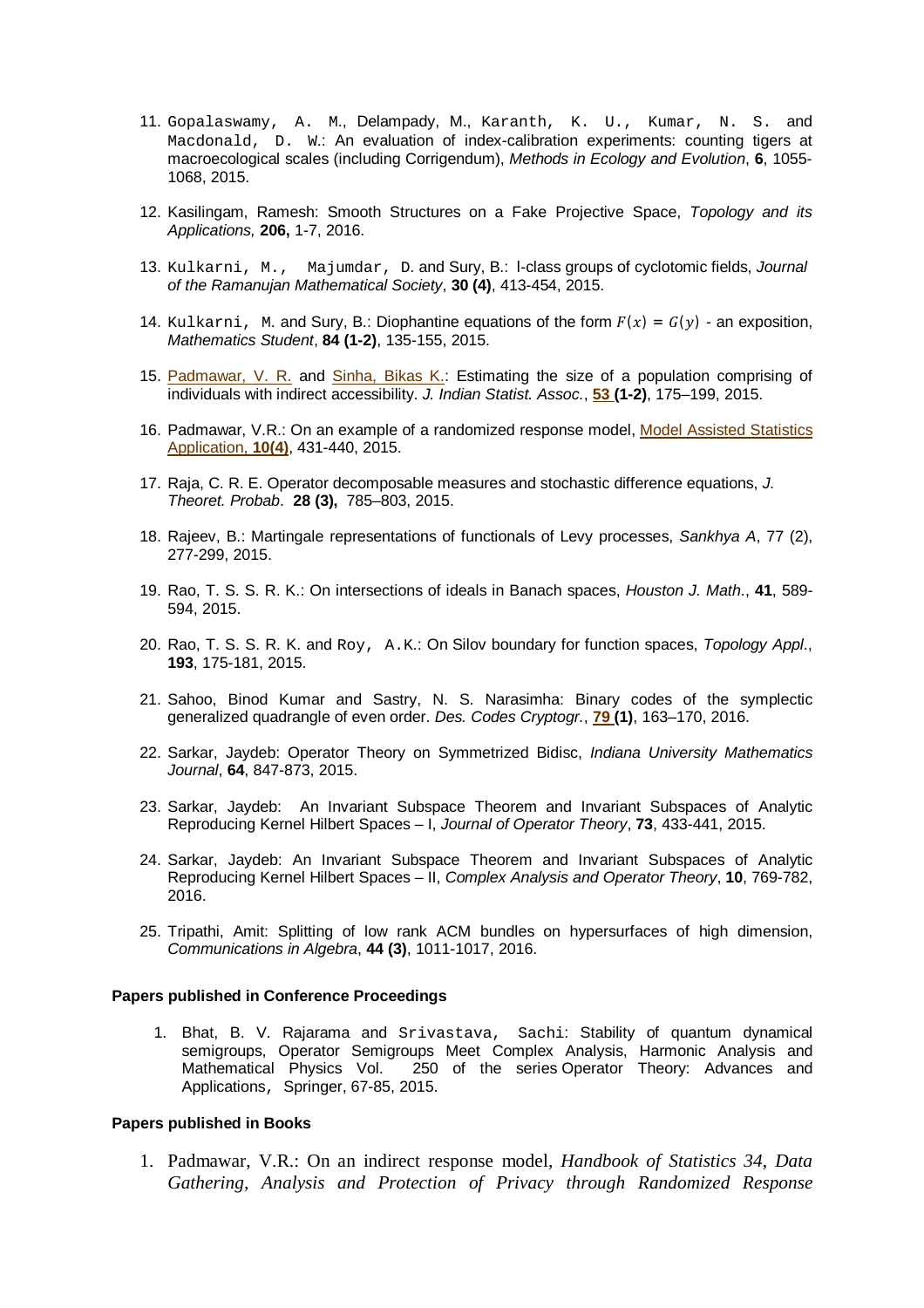*Techniques: Qualitative and Quantitative Human Traits*, 1st Edition, Arijit Chaudhuri, Tasos C. Christofides and C.R. Rao. (eds.), Elsevier, Chapter 29, 497-513, 2016.

- 2. Sarkar, Jaydeb: An Introduction to Hilbert Module Approach to Multivariable Operator Theory (Survey article), *Handbook of Operator Theory*, D. Alpay (eds.), Springer, 969-1033, 2015.
- 3. Sarkar, Jaydeb: Applications of Hilbert Module Approach to Multivariable Operator Theory (Survey article), *Handbook of Operator Theory*, D. Alpay (eds.), Springer, 1035-1091, 2015.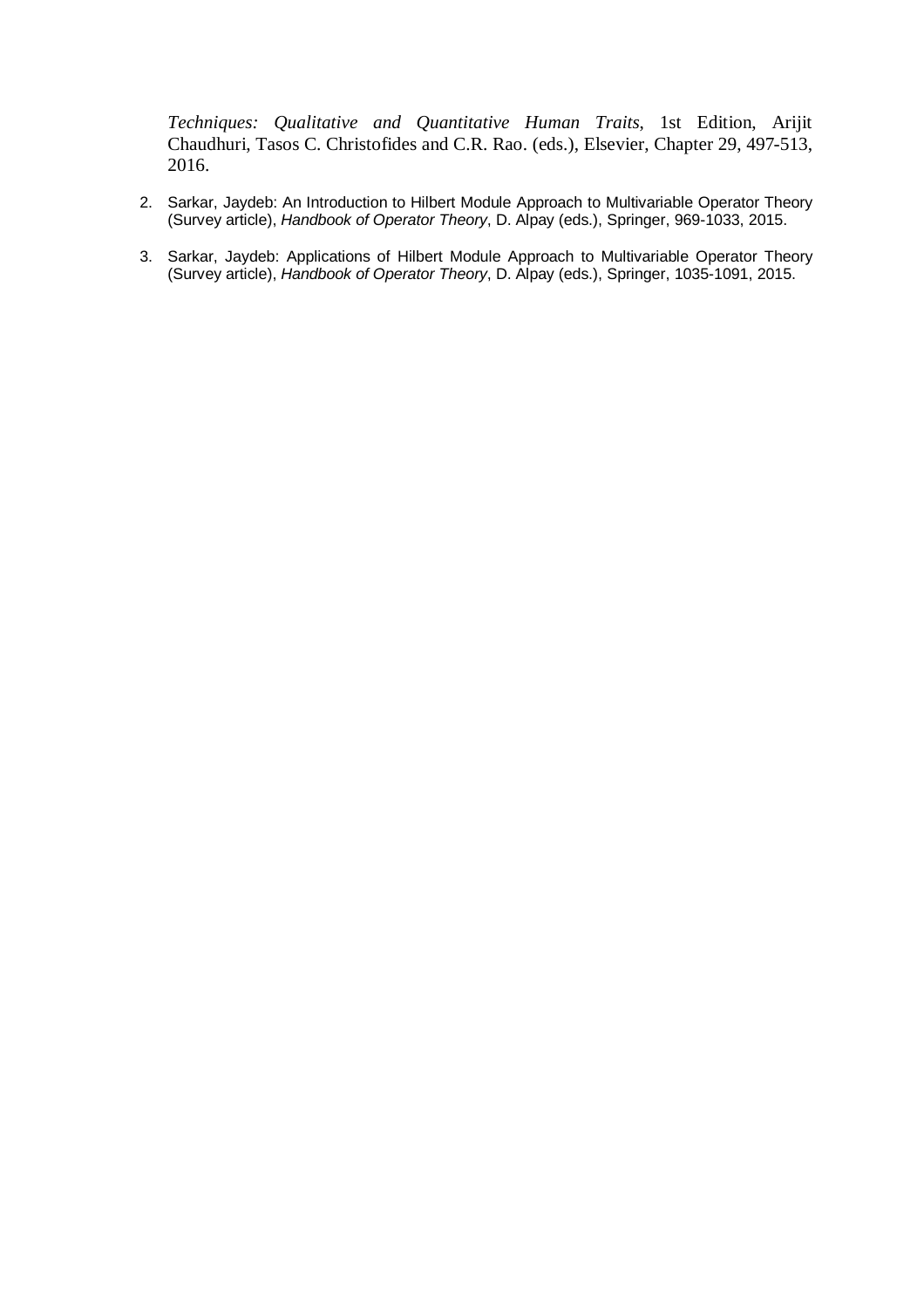- 1. Adler, Robert J., Gugan C. Thoppe and Yogeshwaran, D.: On the evolution of topology in dynamic clique complexes. *Advances in Applied Probability*. **48(4),** (2016) 989- 1014.
- 2. Adler, Robert J., Eliran Subag and Yogeshwaran, D.: Random geometric complexes in the thermodynamic regime Journal. *Probability Theory and Related Fields*. **167(1), (**2017) 107–142.
- 3. Athreya, Siva; Drewitz, Alexander; Sun, Rongfeng: Subdiffusivity of a random walk among a Poisson system of moving traps on ℤ. *Math. Phys. Anal. Geom*. **20,** Article 1 (2017).
- 4. Athreya, Siva; Röllin, Adrian: Dense graph limits under respondent-driven sampling. *Ann. Appl. Probab*. **26(4)**, (2016) 2193–2210.
- 5. Athreya, Siva; Löhr, Wolfgang; Winter, Anita: The gap between Gromov-vague and Gromov-Hausdorff-vague topology. *Stochastic Process. Appl*. **126(9)**, (2016) 2527–2553.
- 6. Basu, S. and Rao, T. S. S. R. K.: On small combination of slices in Banach spaces. *Extracta Mathematicae.* **31,** (2016) 1-10.
- 7. Bhattacharjee, M., Eschmeier, J., Keshari, D. and Sarkar, Jaydeb: Dilations, Wandering Subspaces, and Inner Functions. Linear Algebra and its Applications, **523**, (2017) 263--280.
- 8. Bhattacharya, Ayan; Hazra, Rajat Subhra and Roy, Parthanil: Point process convergence for branching random walks with regularly varying steps. *Annales de l'Institut Henri Poincaré (B) Probabilités et Statistiques*. **53(2)**, (2017) 802-818.
- 9. Bhattacharyya, T., Narayanan, E. K. and Sarkar, Jaydeb: Analytic Model of Doubly Commuting Contractions. *Operators and Matrices*, **11(1),** (2017) 101--113.
- 10. Bhattacharjee, M. and Sarkar, Jaydeb: Operator Positivity and Analytic Models of Commuting Tuples of Operators. *Studia Mathematica.* **232,** (2016) 155--171.
- 11. Chattopadhyay, A., Das, B. K. and Sarkar, Jaydeb: Inner multipliers and Rudin type invariant subspaces. *Acta Sci. Math. (Szeged).* **82,** (2016) 519--528.
- 12. Das B. K. and Sarkar, Jaydeb: Ando dilations, von Neumann inequality, and distinguished varieties. *Journal of Functional Analysis.* **272(5)**, (2017) 2114-2131.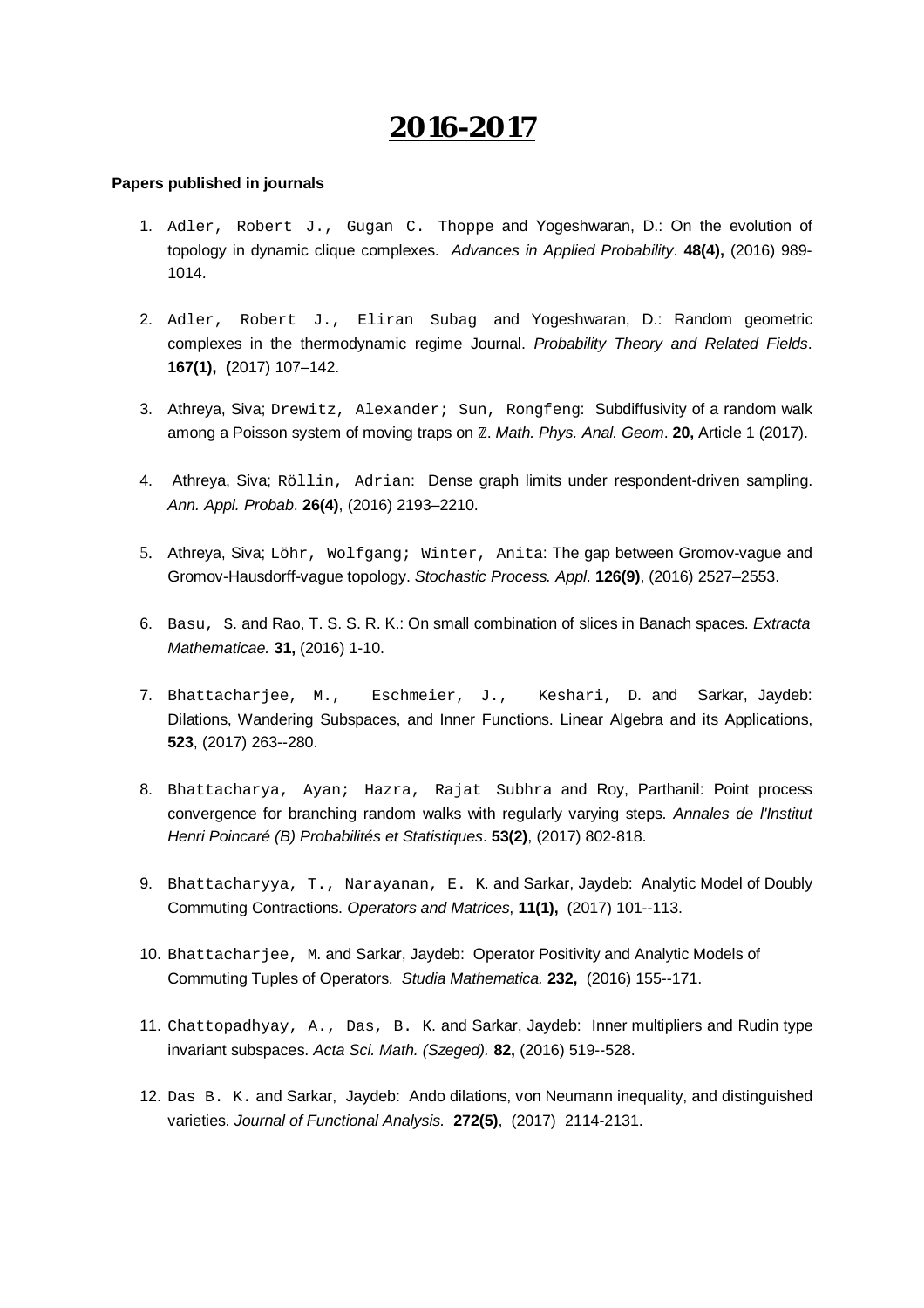- 13. Dey, Soumen; Delampady, Mohan; Parameshwaran, Ravishankar; Kumar, Samba N.; Srivathsa, Arjun and Karanth, Ullas K.: Bayesian Methods for Estimating Animal Abundance at Large Spatial Scales Using Data from Multiple Sources. *Journal of Agricultural, Biological and Environmental Statistics.* **22(2),** (2017) 111–139.
- 14. Dhanya R., Prashanth, S.; Tiwari, Sweta; Sreenadh, K.: Elliptic problems in  $\mathbb{R}^N$ with critical and singular discontinuous nonlinearities. *Complex Var. Elliptic Equ*. **61(12)** (2016) 1668–1688.
- 15. Fasen, Vicky and Roy, Parthanil: Stable random fields, point processes andlarge deviations. *Stochastic Processes and their Applications,* **126(3)**, (2016) 832 – 856.
- 16. Gopal, Sharan and Raja, C. R. E.: Periodic points of solenoidal automorphisms. *Topology Proceedings.* **50**, (2017) 49-57.
- 17. Gorai, S. and Sarkar, Jaydeb: Characterizations of Symmetrized Polydisc. *Indian Journal of Pure and Applied Mathematics.* **47**, (2016) 391--397.
- 18. Haria, K. J., Maji, A. and Sarkar, Jaydeb: Factorizations of Characteristic Functions. *Journal of Operator Theory.* **77** (2017) 377-390.
- 19. Jayanarayanan, C. R. and Rao, T. S. S. R. K.: Optimization through dense sets. *Bull., Belg., Math*. *Soc*., **23** (2016) 583-594.
- 20. Kannappan Sampath and Sury, B.: Norm or Exception. *The Mathematics Student.* **86** (2017) 39-50.
- 21. Kumar, Suresh K. and Rajeev, B.; A class of stochastic differential equations with pathwise unique solutions. *Indian Journal of Pure and Applied Mathematics*, **47(2)**, (2016) 343-355.
- 22. Laishram, S., Nair, Saranya G. and Shorey, T. N.: Irreducibility of Generalized Laguerre Polynomials  $L_n^{\left(\frac{1}{2}+u\right)}(x)$  with integer  $u$ . Journal of Number Theory. **160**, (2016) 76-107.
- 23. Nair, Saranya G. and Shorey, T. N: Lower bounds for the greatest prime factor of product of consecutive positive integers. *Journal of Number Theory.* **159**, (2016) 307-328.
- 24. Nair, Saranya G. and  $\text{Shorey}$ , T. N.: On the equation  $n! = a_1! a_2! \cdots a_t!$ . Indag. Math. 27, (2016) 634 - 642.
- 25. Raju, Venkat Appal and Ramasubramanian, S.: Risk diversifying treaty between two companies with only one in insurance business. *Sankhya, Series B*, (2016) (Appeared online: DOI. 10. 1007/s13571-015-0113-3 ) 32 pages.
- 26. Ramasubramanian, S.: A multidimensional ruin problem and an associated notion of duality. *Stochastic Models*. **32,** (2016) 539-574.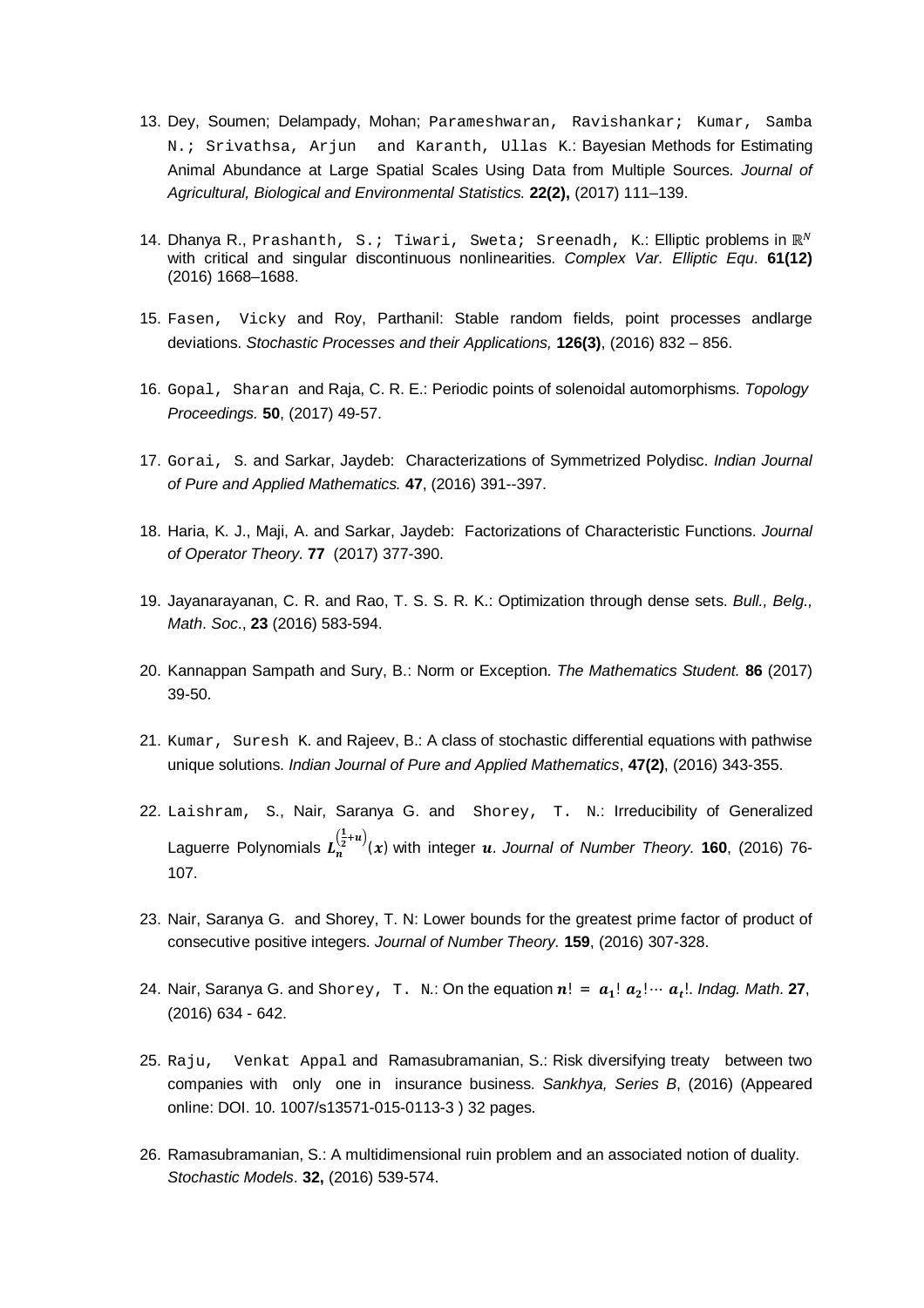- 27. Rao, T. S. S. R. K.: Weak coproximinality for Banach spaces. *J. Nonlinear Funct. Anal*. **13**, (2017) .
- 28. Rao, T. S. S. R. K.: Smooth points in spaces of operators. *Linear Algebra Appl*., **517**, (2017) 129-133.
- 29. Rao, T. S. S. R. K.: Coproximinality for quotient spaces. *Zeitschrift Fur Analysis und Ihre Anwendunge.* **36**, (2017) 151-157.
- 30. Rao T. S. S. R. K.: Simultaneously proximinal subspaces. *J. Appl. Anal*. **22**, (2016) 115-120.
- 31. Rao, T. S. S. R. K.: Extremely strict ideals in Banach spaces. *Proc. Indian Acad. Sci. (Math. Sci.*). **126**, (2016) 381-387.
- 32. Rao, T. S. S. R. K.: On almost isometric ideals in Banach spaces. *Monatshefte fur Mathematik.* **181**, (2016) 169-176.
- 33. Sarkar, Jaydeb: An Invariant Subspace Theorem and Invariant Subspaces of Analytic Reproducing Kernel Hilbert Spaces - II. *Complex Analysis and Operator Theory.* **10**, (2016) 769-782.
- 34. Sury, B.: Hermann Weyl and Representation Theory, Resonance, (2016) 1073-1091.

#### **Papers published in Conference Proceedings**

1. Raja, C. R. E. and R. Schott: Random walks on motion groups, *Contemporary Mathematics*, **668** (2016), 171-178.

#### **Papers published in Books**

- 1. Padmawar, V.R.: On an indirect response model, *Handbook of Statistics 34, Data Gathering, Analysis and Protection of Privacy through Randomized Response Techniques: Qualitative and Quantitative Human Traits*, 1st Edition, Arijit Chaudhuri, Tasos C. Christofides and C.R. Rao. (eds.), Elsevier, Chapter 29, 497-513, 2016.
- 2. Sarkar, Jaydeb: An Introduction to Hilbert Module Approach to Multivariable Operator Theory (Survey article) *Handbook of Operator Theory*, Springer, (2015) 969-1033 (Edited by D. Alpay).
- 3. Sarkar, Jaydeb: Applications of Hilbert Module Approach to Multivariable Operator Theory (Survey article) *Handbook of Operator Theory*, Springer (2015) 1035-1091 (Edited by D. Alpay).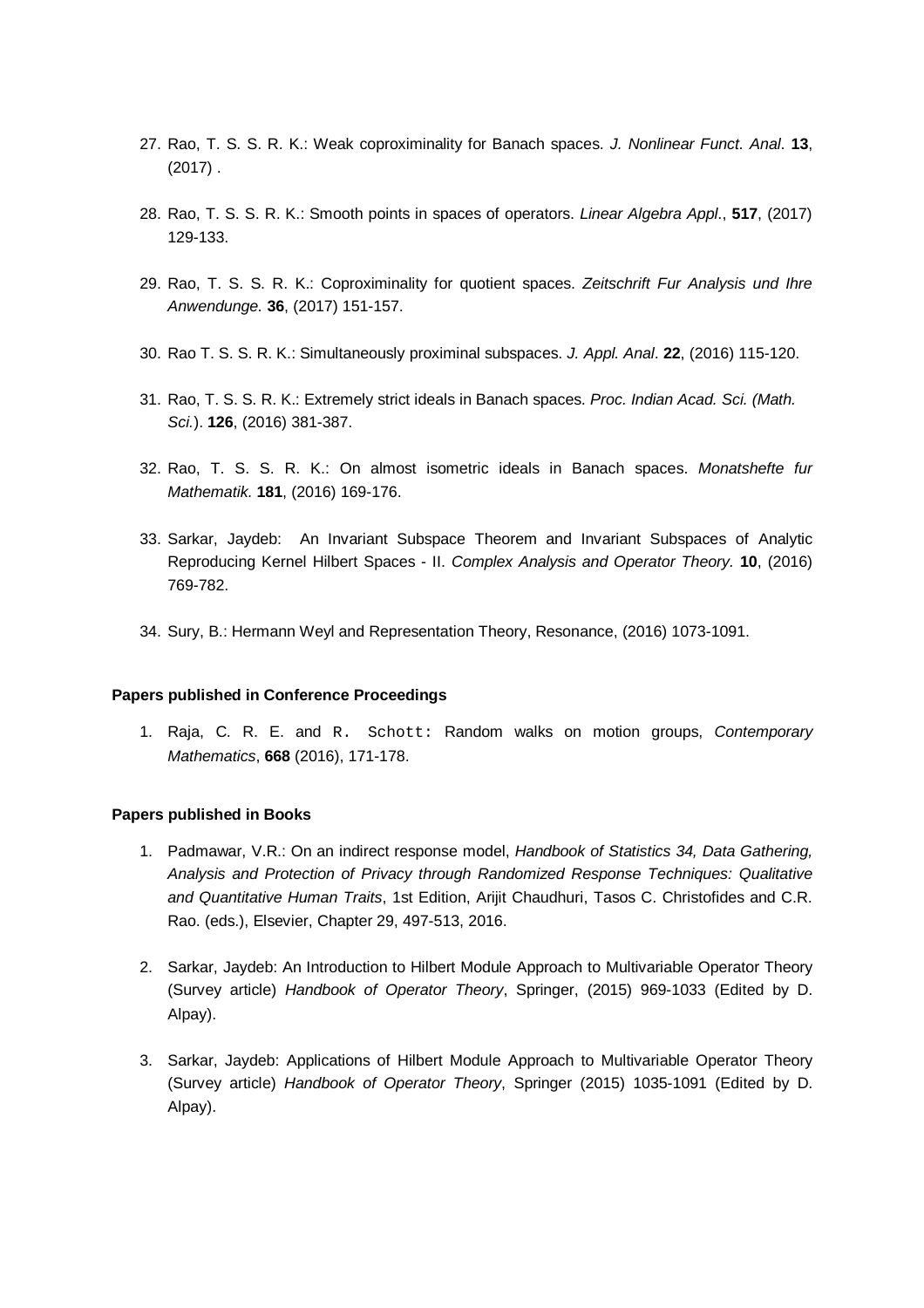- 1. Athreya, K. B.; Rajeev, B.: Weak convergence of the past and future of Brownian motion given the present. *Proc. Indian Acad. Sci. Math. Sci.* **127(1)** (2017), 165–174.
- 2. Athreya, Siva; Löhr, Wolfgang; Winter, Anita: Invariance principle for variable speed random walks on trees. *Ann. Probab.* **45(2)** (2017), 625–667.
- 3. Bagchi, Bhaskar; Datta, Basudeb; Spreer, Jonathan: A characterization of tightly triangulated 3-manifolds. *European J. Combin.* **61** (2017), 133–137.
- 4. Bhattacharya, Ayan; Hazra, Rajat Subhra; Roy, Parthanil: Branching random walks, stable point processes and regular variation. *Stochastic Process. Appl.* **128(1)** (2018), 182–210.
- 5. Rajarama Bhat, B. V.; Lindsay, J. Martin; Mukherjee, Mithun: Additive units of product systems. *Trans. Amer. Math. Soc*. **370(4)** (2018), 2605–2637.
- 6. Bhat, B. V. Rajarama; Mallick, Nirupama; Sumesh, K.: Regular representations of completely bounded maps. *Pacific J. Math*. **289(2)** (2017), 257–286.
- 7. Rajarama Bhat, B. V.; Parthasarathy, K. R.; Sengupta, Ritabrata: On the equivalence of separability and extendability of quantum states. *Rev. Math. Phys*. **29(4)** (2017), 16 pp.
- 8. Chattopadhyay, A.; Das, B. K. and Sarkar, Jaydeb.: Rank of a co-doubly commuting submodule is 2. *Proceedings of American Math Society*. **146** (2018), 1181-1187.
- 9. Das, B. K.; Sarkar, S. and Sarkar, Jaydeb: Factorizations of Contractions. *Advances in Mathematics*. **322** (2017), 186-200.
- 10. Foias, C.; Pearcy, C. and Sarkar, Jaydeb: Contractions with Polynomial Characteristic Functions II. Analytic Approach. *Journal of Operator Theory*. **78** (2017) 281-291.
- 11. Glöckner, Helge; Raja, C. R. E.: Expansive automorphisms of totally disconnected, locally compact groups. *J. Group Theory*. **20(3)** (2017), 589–619.
- 12. Gopal, Sharan; Raja, C. R. E.: Periodic points of solenoidal automorphisms. *Topology Proc*. **50** (2017), 49–57.
- 13. Joseph, Mathew; Khoshnevisan, Davar; Mueller, Carl: Strong invariance and noisecomparison principles for some parabolic stochastic PDEs. *Ann. Probab.* **45(1)** (2017), 377– 403.
- 14. Kumar, Manish: Embedding problems for open subgroups of the fundamental group. *Ann. Inst. Fourier (Grenoble)*. **67(6)** (2017), 2623–2649.
- 15. Nair, S. G.; Shorey, T. N.: Generalized Lagurre polynomials with applications. *Math. Student*. **86** (2017), 87–101.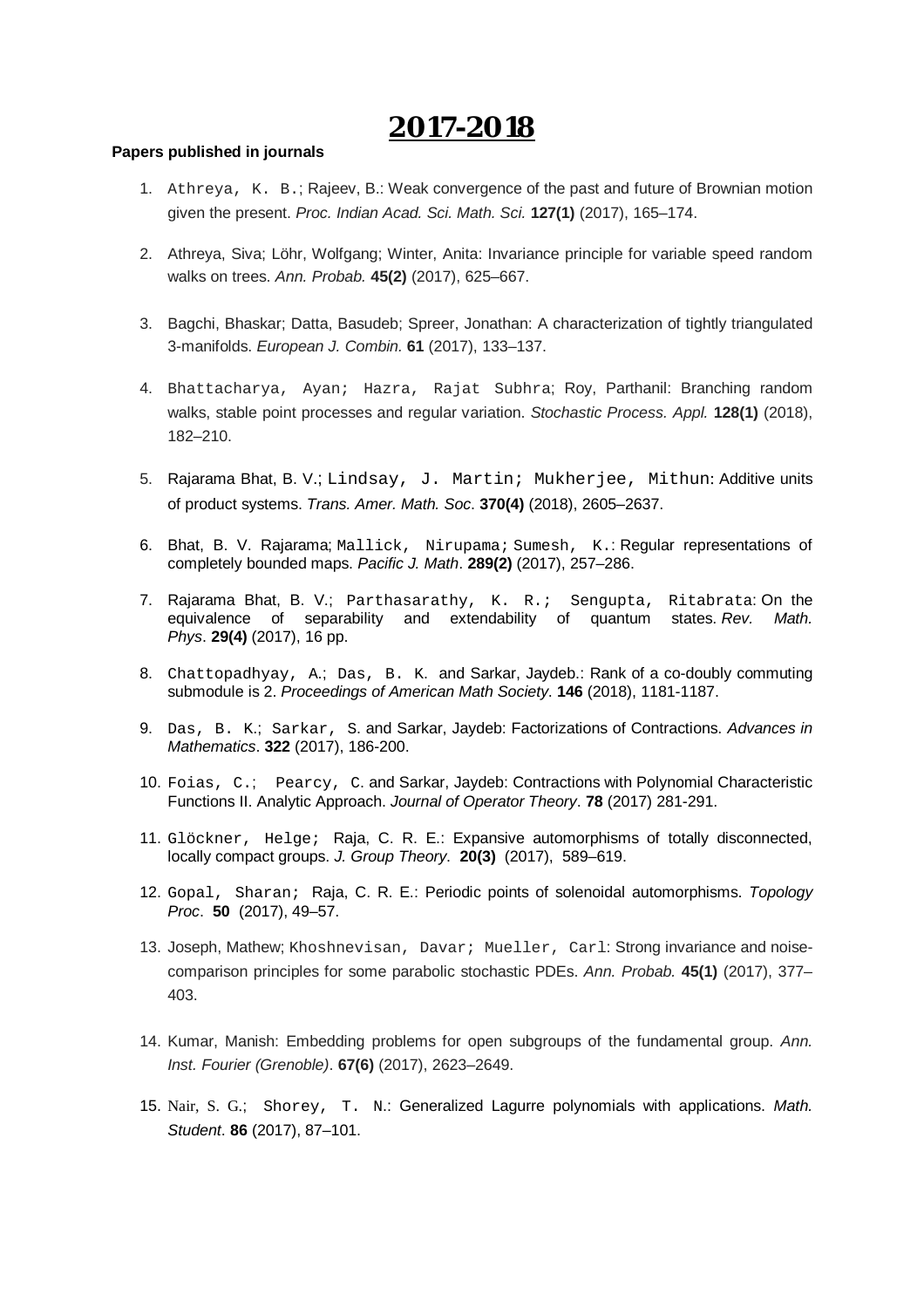- 16. Nair, S. G.; Shorey, T. N.: Fibonacci sequence with applications and extensions. *Math. Student*. **86** (2017), 55–62.
- 17. Nair, S. G.; Shorey, T. N.: On products from blocks of consecutive odd integers. *Publ. Math. Debrecen.* **92** (2018), 1-15.
- 18. Rao, T. S. S. R. K.: A Cheney and Wulbert type lifting theorem in optimization. *Boll. Unione Mat. Ital.* **10(4)** (2017), 585–589.
- 19. Rao, T. S. S. R. K.: Coproximinality in spaces of Bochner integrable functions. *J. Convex Anal.* **24(3)** (2017), 955–958.
- 20. Rao, T. S. S. R. K.: On a theorem of Abatzoglou for operators on abstract L and M-spaces. *J. Math. Anal. Appl.* **453(2)** (2017), 1000–1004.
- 21. Rao, T. S. S. R. K.: Into isometries that preserve finite dimensional structure of the range. *Problems and recent methods in operator theory,* 219–224, Contemp. Math., 687, *Amer. Math. Soc., Providence, RI,* 2017.
- 22. Reddy, Nanda Kishore: Equality of Lyapunov and Stability Exponents for Products of Isotropic Random Matrices. *International Mathematics Research Notices*. (2017). DOI: <https://doi.org/10.1093/imrn/rnx134.>
- 23. Reddy, Tulasi Ram; Vadlamani, Sreekar and Yogeshwaran, D.: Central limit theorem for exponentially quasi-local statistics of spin models on Cayley graphs. *Journal of Statistical Physics*. (2018). DOI : 10.1007/s10955-018-2026-9.
- 24. Sarkar, Jaydeb; Trivedi, H. and Veerabathiran, H.: Covariant representations of subproduct systems: Invariant subspaces and curvature. *New York Journal of Mathematics.* **24** (2018), 211-232.
- 25. Sury, B.: Fifteen, two hundred and ninety and Bhargava. *Math. Newsl.* **27(3)** (2017), 183– 187.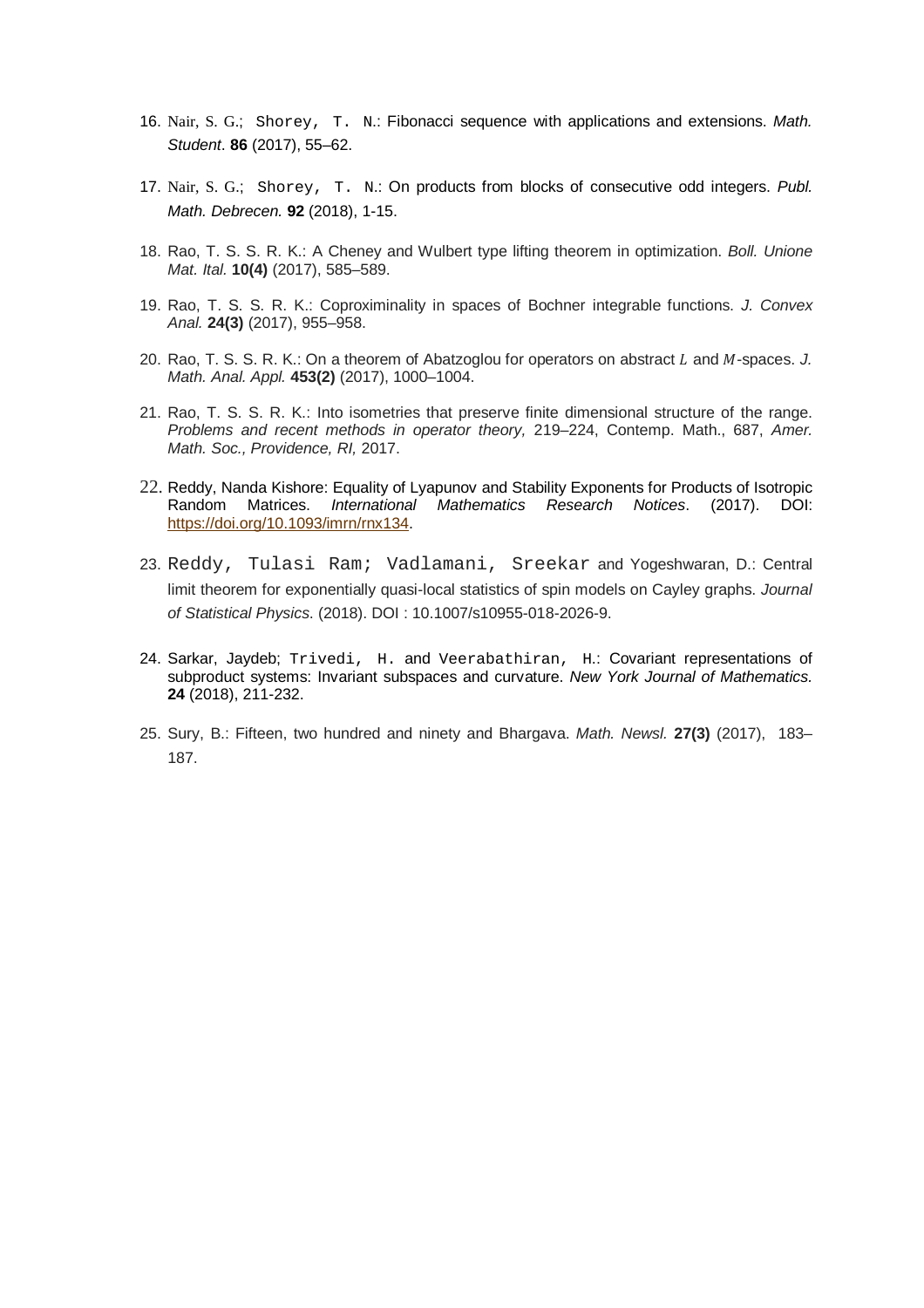- 1. Athreya, Siva; Ramachandran, Koushik: Harnack inequality for non-local Schrödinger operators. *Potential Anal.***48(4)**(2018) 515–551.
- 2. Athreya, Siva; Röllin, Adrian: Respondent-driven sampling and sparse graph convergence. *Electron. Commun. Probab.***23(3)**(2018) 1-12.
- 3. Bagchi, Sunanda: Inter-class orthogonal main effect plans for asymmetrical experiments. Sankya B (online) (2019). DOI <https://doi.org/10.1007/s13571-018-0175-0.>
- 4. Barik, S.; Das, B.K.; Haria, K.; Sarkar, Jaydeb: Isometric dilations and von Neumann inequality for a class of tuples in the polydisc. *Transactions of the American Math Society*, **372** (2019) 1429-1450.
- 5. Bhar, Suprio; Rajeev, B; Sarkar, Barun: Solutions of SPDE's Associated with a Stochastic Flow.*Potential Analysis* (2019). Online: <https://doilorg/10.1007/s11118-019-09764-0>
- 6. Bhattacharya, Ayan; Roy, Parthanil: A large sample test for the length of memory of stationary symmetric stable random fields via nonsingular  $\mathbb{Z}^d$ -actions. *J. Appl. Probab.***55(1)**(2018)179−195.
- 7. Blaszczyszyn, B.; Yogeshwaran, D.; Yukich, J. E.: Limit theory for geometric statistics of point processes having fast decay of correlations. *Ann. Prob*. **47(2)** (2019) 835-895.
- 8. F. Botelho; Rao, T.S.S.R.K.: Bi-contractive projections on spaces of vector-valued continuous functions.*Concrete Operators*,**5** (2018) 42-49.
- 9. Chattopadhyay, Pratyusha: Equality of orthogonal transvection group and elementary orthogonal transvection group. *Journal of Pure and Applied Algebra,***223** (2019) 2831-2844.
- 10. Chim, K.C.; Nair, S. G.; Shorey, T. N.: Explicit abc-conjecture and its applications.*Hardy Ramanujan Journal*, **41** (2018) 143-156.
- 11. Kumar, Manish; Majumder, S.: Parabolic bundles in positive characteristic. *J. Ramanujan Math. Soc.***33(1)**(2018) 1–36.
- 12. Kumar, Santhosh P.: A note on convexity of sections of quaternionic numerical range. *Linear Algebra and its Applications*, **572** (2019), 92-116. DOI: 10.1016/j.laa.2019.03.005
- 13. Maji, A.; Sarkar, S.; Sarkar, Jaydeb: Toeplitz and Asymptotic Toeplitz operators on H<sup>2</sup>(D<sup>n</sup>). Bulletin des Sciences Mathematiques, 146 (2018) 33-49.
- 14. Morgan, Aleksander V.; Rapinchuk, Andrei S.; Sury, B: Bounded generation of  $SL_2$ over rings of ܵ-integers with infinitely many units. *Algebra Number Theory***12(8)**(2018) 1949–1974.
- 15. Nair, S. G.; Shorey, T. N.: Irreducibility of Generalised Laguerre Polynomial  $L_n^{\left(\frac{1}{2}+u\right)}(x^2)$  with −18 ≤ ݑ ≥ −2, Acta Arithmetica**184** (2018) 363-383.
- 16. Naolekar, Aniruddha C.; Thakur, Ajay Singh: Euler classes of vector bundles over iterated suspensions of real projective spaces. *Math. Slovaca*,**68(3)**(2018) 677–684.
- 17. Pandey, Vaibhav; Shrivastava, Sagar; Sury, B: A Dedekind domain with nontrivial class group. *Amer. Math. Monthly***125(4)**(2018) 356–359.